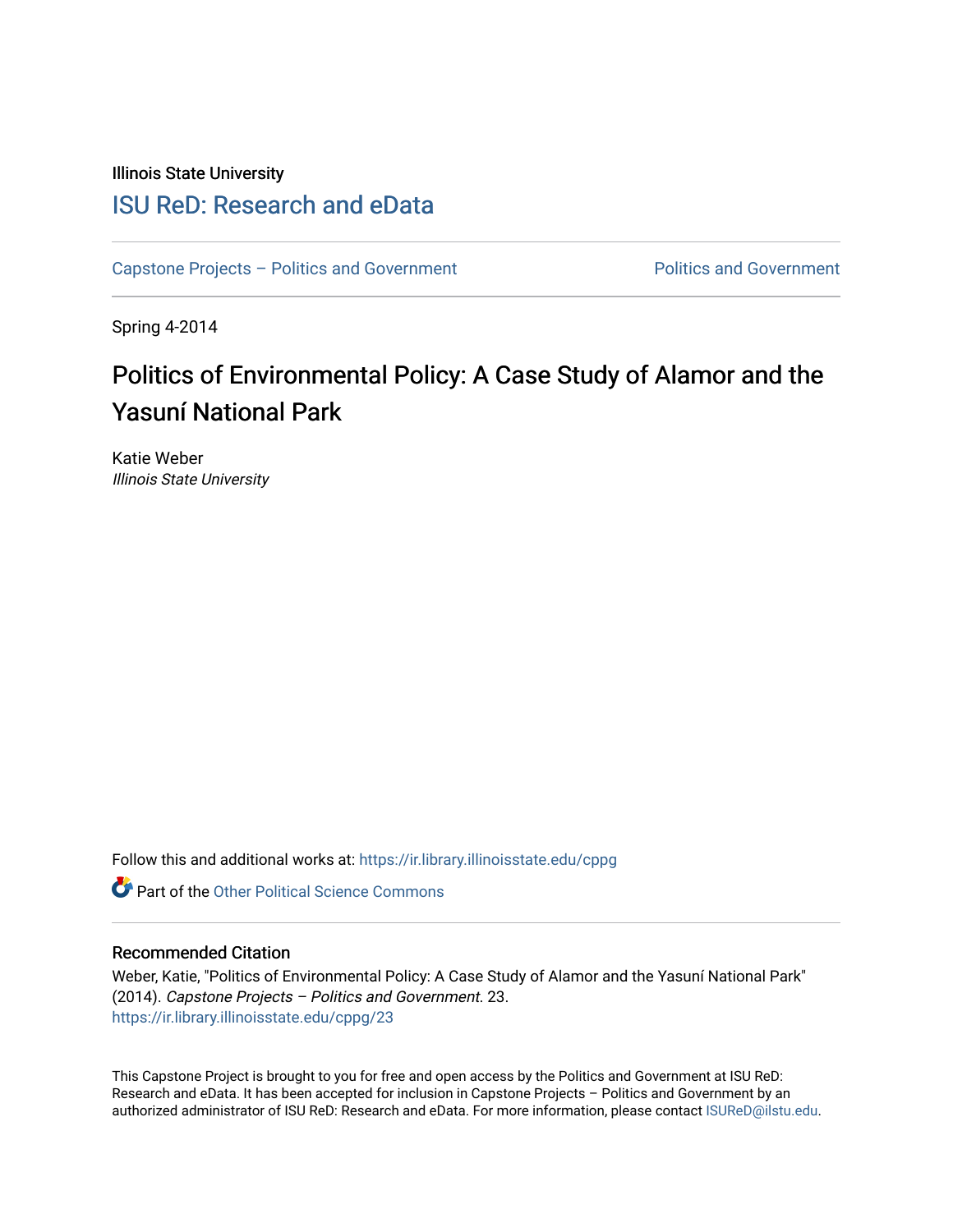# Politics of Environmental Policy: A Case Study of Alamor and the Yasuní National Park

Katie Weber

April 27, 2014

### Abstract:

In 2008 Ecuador made environmental history by giving rights to Mother Nature in its constitution and was widely recognized as the most environmentally friendly country in the world. This paper examines the environmental movement in the following years and seeks to understand the primary actors that make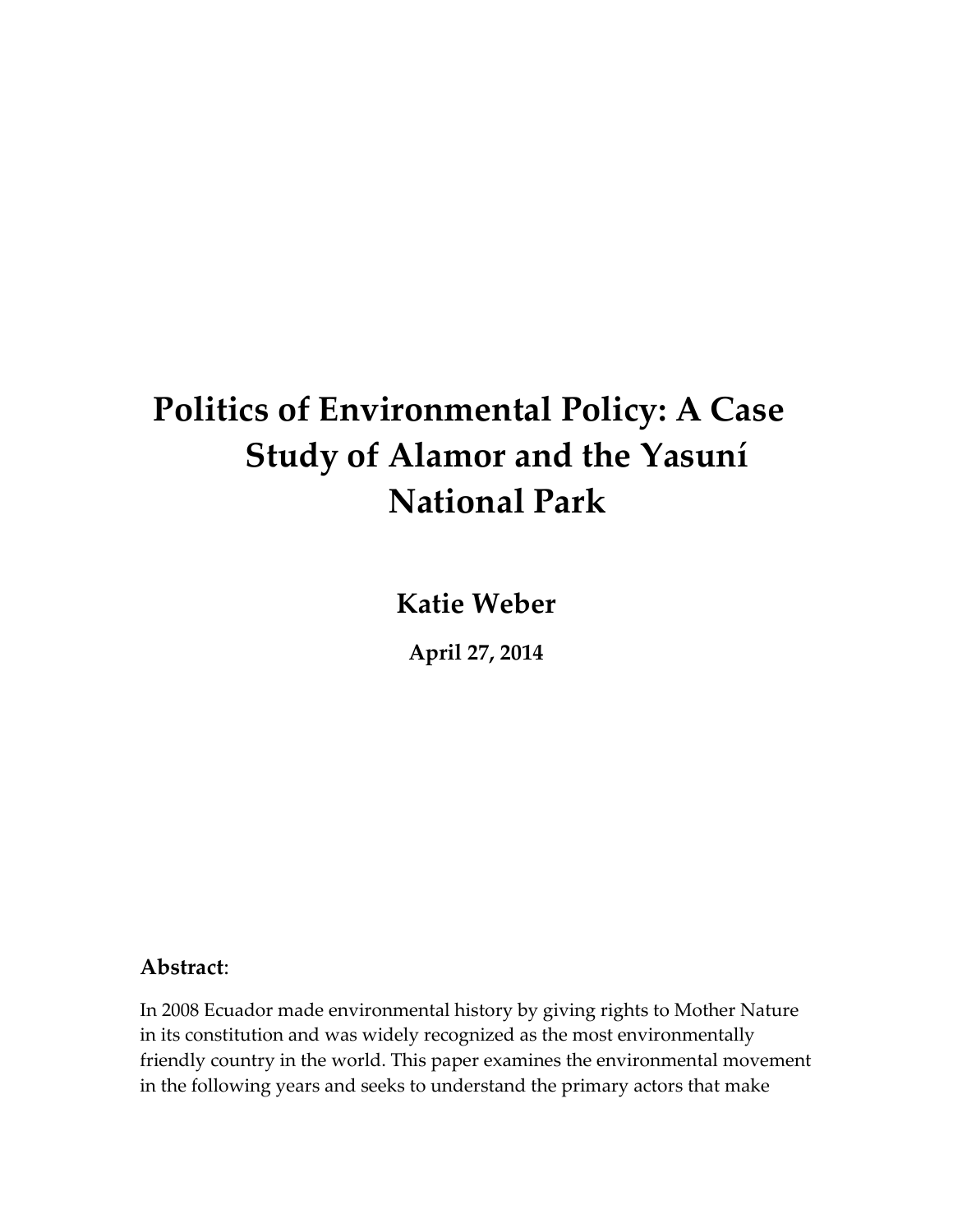decisions as well as who benefits and who is harmed when the environment is not protected. In order to answer these questions, the paper focuses on two distinct cases; that of the small town of Alamor in southern Ecuador and that of the Yasuní National Park in the Amazon.

### **Table of Contents**

| <b>INTRODUCTION</b>                                     | 3        |
|---------------------------------------------------------|----------|
| <b>LITERATURE REVIEW</b>                                | 6        |
| <b>ENVIRONMENTAL POLITICS IN ALAMOR</b>                 | 11       |
| <b>ENVIRONMENTAL POLITICS IN ECUADOR</b>                | 16       |
| THE CONSTITUTION OF 2008 AND SUMAK KAWSAY<br>YASUNÍ ITT | 18<br>23 |
| <b>CONCLUSION</b>                                       | 33       |
| <b>REFERENCES</b>                                       | 36       |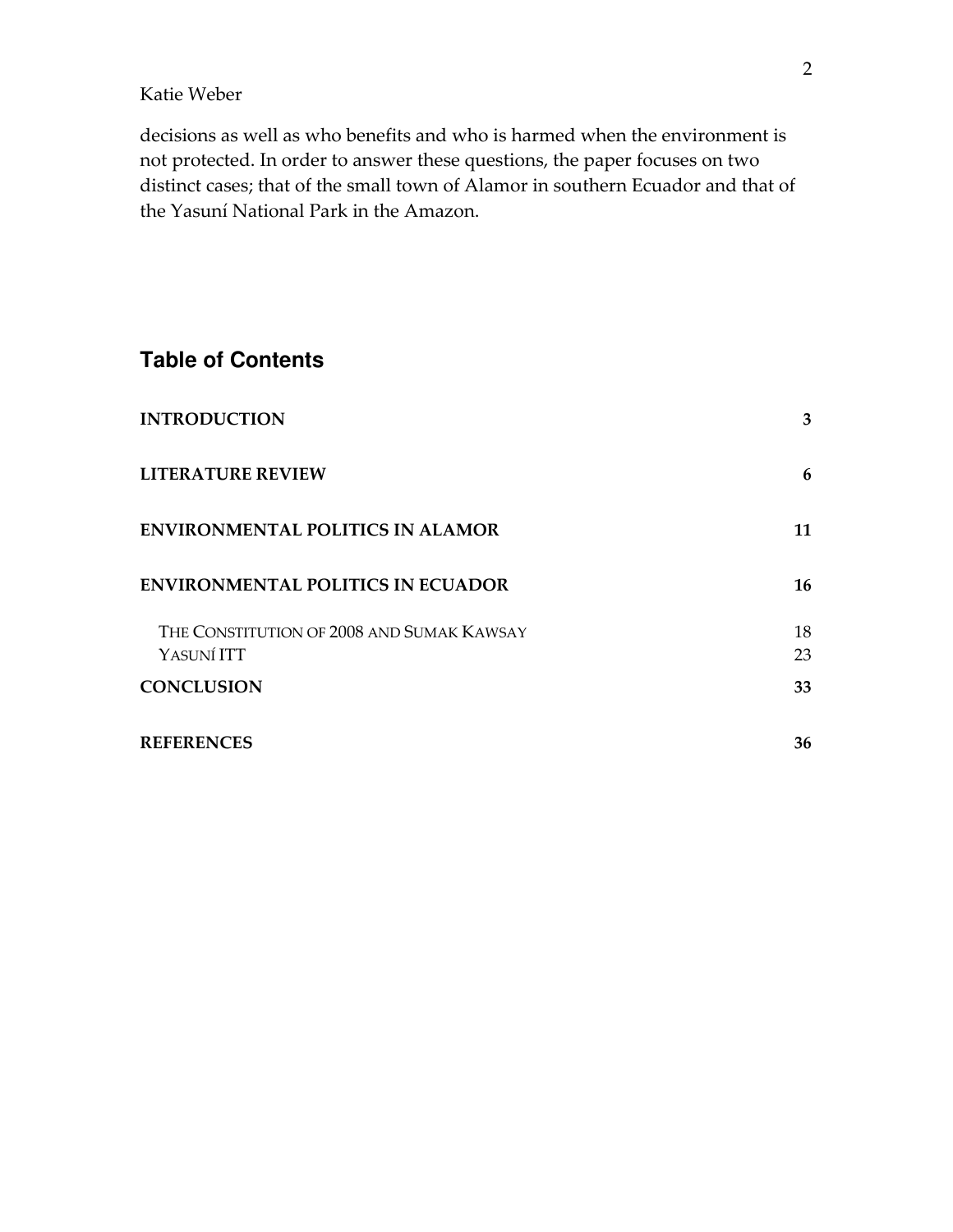### **INTRODUCTION**

 I first found out that I would be going to Ecuador as a Youth and Families volunteer in the winter of 2012. After receiving the call from my Peace Corps recruiter I began researching the country in South America that I would soon call home for two years. One of the first things that struck me was Ecuador's apparent biodiversity. For a small country, approximately the same size as Colorado, Ecuador has jungle, mountains, coast, and the world-renowned Galapagos Islands. I felt lucky to have been asked to spend two years in such a beautiful place and was excited to learn more about the biodiversity and conservation efforts in my new home.

My curiosity about environmental issues grew once I actually arrived in the country. I was mesmerized by the beauty of the country while at the same time faced by daily contradictions that often made me question Ecuador's position in the global environmental movement. For example, in the same day, I saw progressive signs by the highway urging citizens to take care of the environment, while at the same time seeing people throwing bottles or dirty diapers out of bus windows. I also heard about an impressive government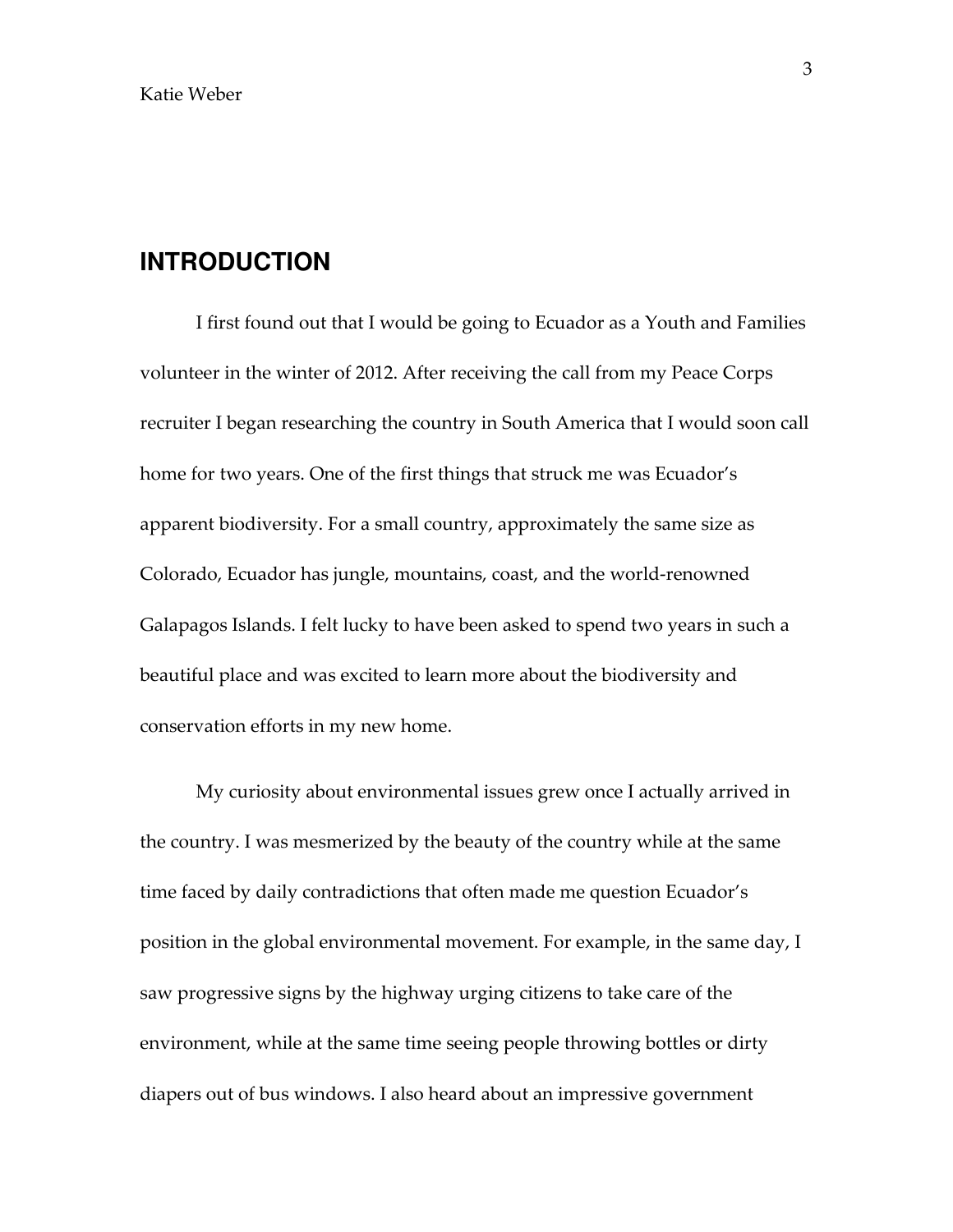movement to protect an especially biodiverse area and leave its oil underground indefinitely, which I will explain later in further detail. This is the same government that was at the same time drilling and exploiting other areas and leaving communities with higher rates of illness and contamination (Hurtig and San Sabastian, 2002).

Ecuador has long been referred to by many as one of the most biodiverse countries in the world. Its biodiversity, however, is threatened by the large amount of oil that was discovered in Ecuador in 1967 since oil extraction is a naturally destructive process (Beahm, 2011). Many species as well as tribes of people are at risk if the drilling continues. The current government appears to have trouble deciding where it stands on the ecological debate. On the one hand, Ecuador is the first country in the world to give Mother Nature rights within its 2008 constitution and it came up with the innovative Yasuní ITT project, which was designed to leave 900 million barrels of oil in the ground in return for monetary donations from other nations (Holly, 2007).

Yet despite the efforts that have been recognized worldwide as groundbreaking, Ecuador's track record of protecting its natural resources are not as impressive as one might think at first glance as there is an obvious gap between environmental principles and practices. In order to understand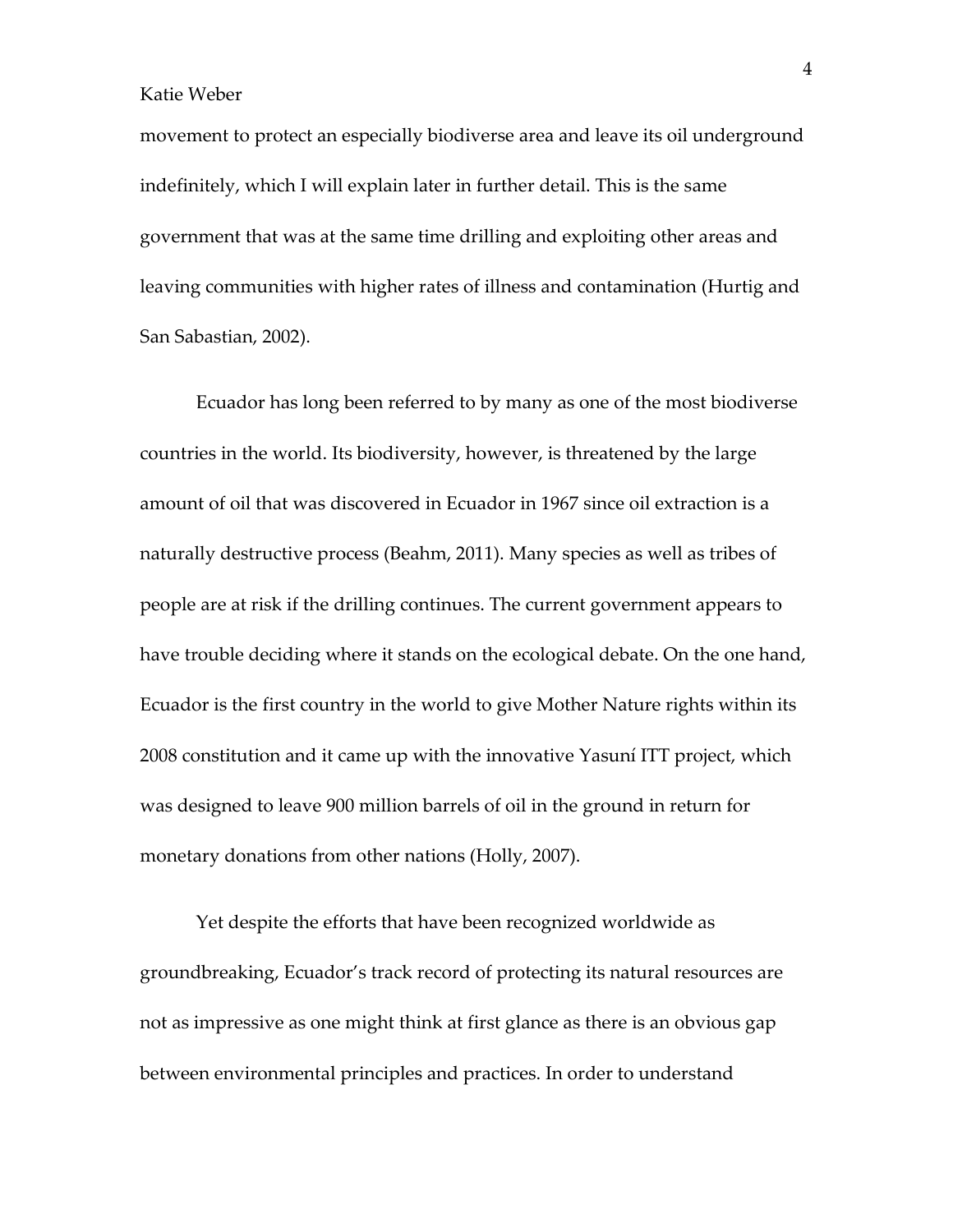environmental politics in Ecuador, it's necessary to explore who has the power to make the decisions as well as who benefits and who is harmed by those decisions. In 2008 it appeared that the government and social movements were working together towards a more sustainable future for Ecuador with the approval of the new and environmentally progressive constitution. In addition, the government was also speaking out against and condemning Chevron-Texaco for its role in contaminating a large portion of the Amazon where they had been drilling for oil for decades. Unfortunately, this unity has been unraveling in years since and the goal of this paper is to explain the environmental movement in recent years in relation to the state, social movements and private corporations.

I have been a Peace Corps volunteer for the past year in a town of about 8,000 called Alamor, located in southern Ecuador close to the border with Peru. My town is far from the Amazon jungle but has its own environmental issues. Farmers in the surrounding rural communities have difficulties growing corn and the contamination of streams is a major issue. Environmental consciousness has been growing, but still has a long ways to go. A lot of my work as a volunteer here has been to increase environmental awareness, especially among youth.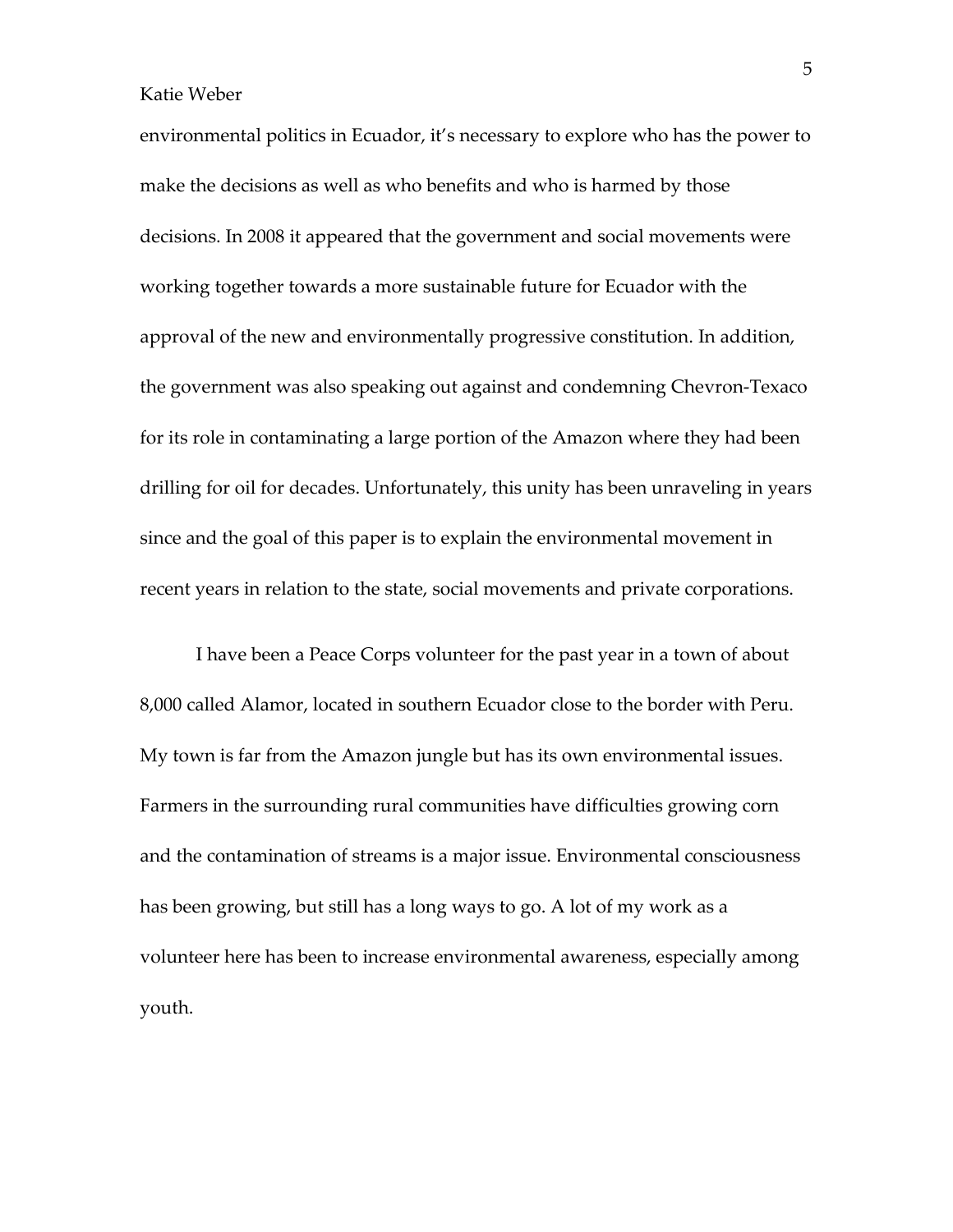This has included building a vegetable garden, giving sustainability workshops to teenagers, giving information door-to-door about the importance of separating organic and inorganic waste, as well as teaching recycled art projects for children, teens, and the elderly. While my contributions have just been a drop in the bucket, I hope that some of the children I have worked with will think about trash differently and remember how it can be recycled to make incredible works of art and I hope that some teens will feel empowered to grow their own food and may they be stewards and protectors of the natural world.

### **LITERATURE REVIEW**

Environmental politics are complicated in nearly every country as there is often a disconnect between what is talked about, especially around election time, and what actually happens in reality. Even when environmental policies are put into place, compliance is a big issue. Before looking at the local and national level, it's important to first look at how environmental decisions are made by examining what is already known about the interactions between the state, private corporations, social movements and the informal sector. According to Political Science professor Peter Haas, "what is needed is a clearer map of the actual division of labor between the governments, NGO's, the private sector, scientific networks and international institutions in the performance of various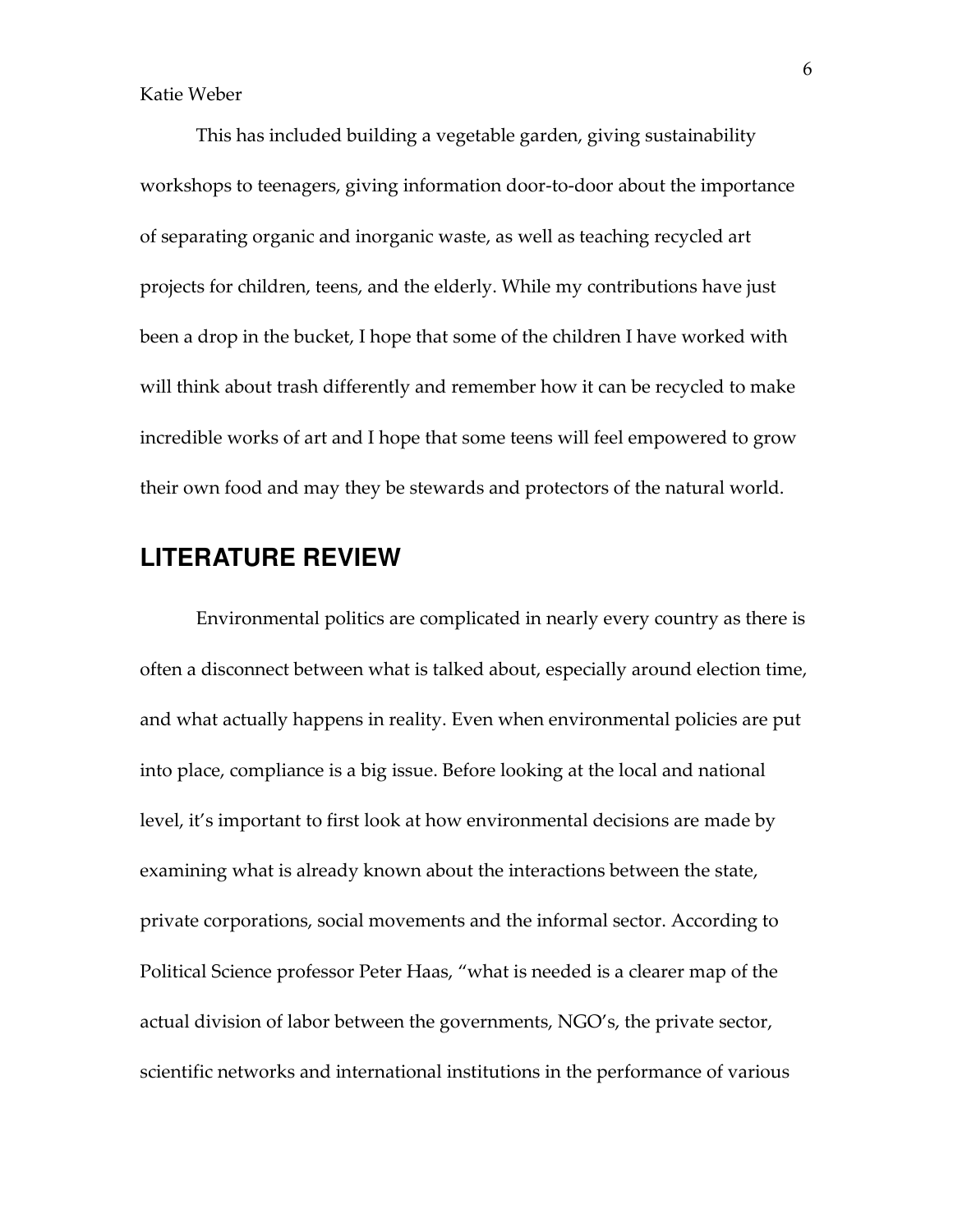functions of governance" (2004, p. 8). This is especially important because environmental problems are often global or transnational in nature, thus making implementation and governance all the more difficult (Bäckstrand et al., 2010).

When one thinks about how countries manage their natural resources as well as how they take care of their natural environment, it is common to only think about the government as the primary actor. After all, they are the ones managing the national parks and passing and enforcing laws. It is very important, however, not to discount the other actors that impact decisionmaking. This is especially the case since over the past two decades there has been a "hybridization of governance arrangements" and it has become more common for state and nonstate actors to work together to accomplish common goals (Armitage et al., 2012). This is generally a good thing as empirical studies have shown that when a diverse group including scientists, policy makers as well as others, work together on ecological issues, the outcomes are better than if these groups work alone (Forbes et al., 2006). Also, according to Davidsen and Kiff (2013) collaborative ties strengthen global eco-states and make them stronger than any state could be by itself.

Social movements are one of the most important of these groups as they are often able to accomplish a lot. Sidney Tarrow (2011) names the confrontation

7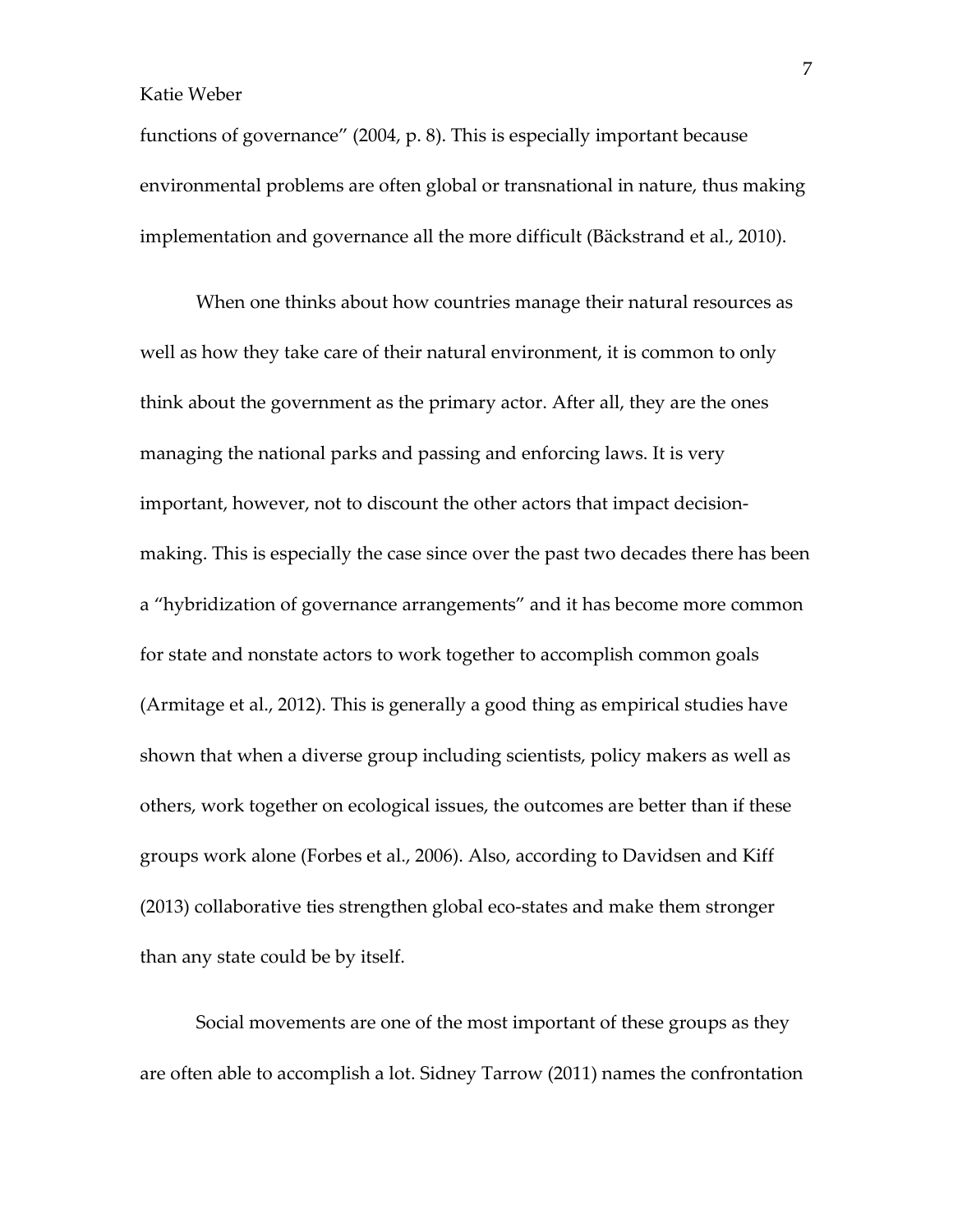between collective actors and elites or other opponents "contentious politics." These movements have been around for quite a long time, however, modern technology has facilitated the ability to coordinate and diffuse information. Ecuadorians, for example, were among the protestors at the famous World Trade Organization (WTO) meeting in Seattle in 1999. Ecuadorian anti-dam protestors gathered with thousands of other activists from around the world to make their voices heard and their dissatisfaction with neoliberal policies known (Edelman, 2009). This collective action made headlines worldwide and surely provoked subsequent protests, which Hirschman called the "conservation and mutation of social energy" (1983, p. 4).

Decades prior to the WTO protest, Huntington (1968) argued that the increasingly more powerful political institutions would foster violent political protests if they did not find a way to include the general public in decisionmaking. Tilly, on the other hand, did not agree with the negative connotation that Huntington put on political protestors and did not think that they would automatically use violence. Instead, he suggested that collective action is not necessarily bad and that it is actually a sensible way for people to try to improve their situation (Goldstone, 2010). Tarrow (2011) adds that these movements have been around for much of history and that the interactions between these movements and the state "are a duet of strategy and counterstrategy" as each

8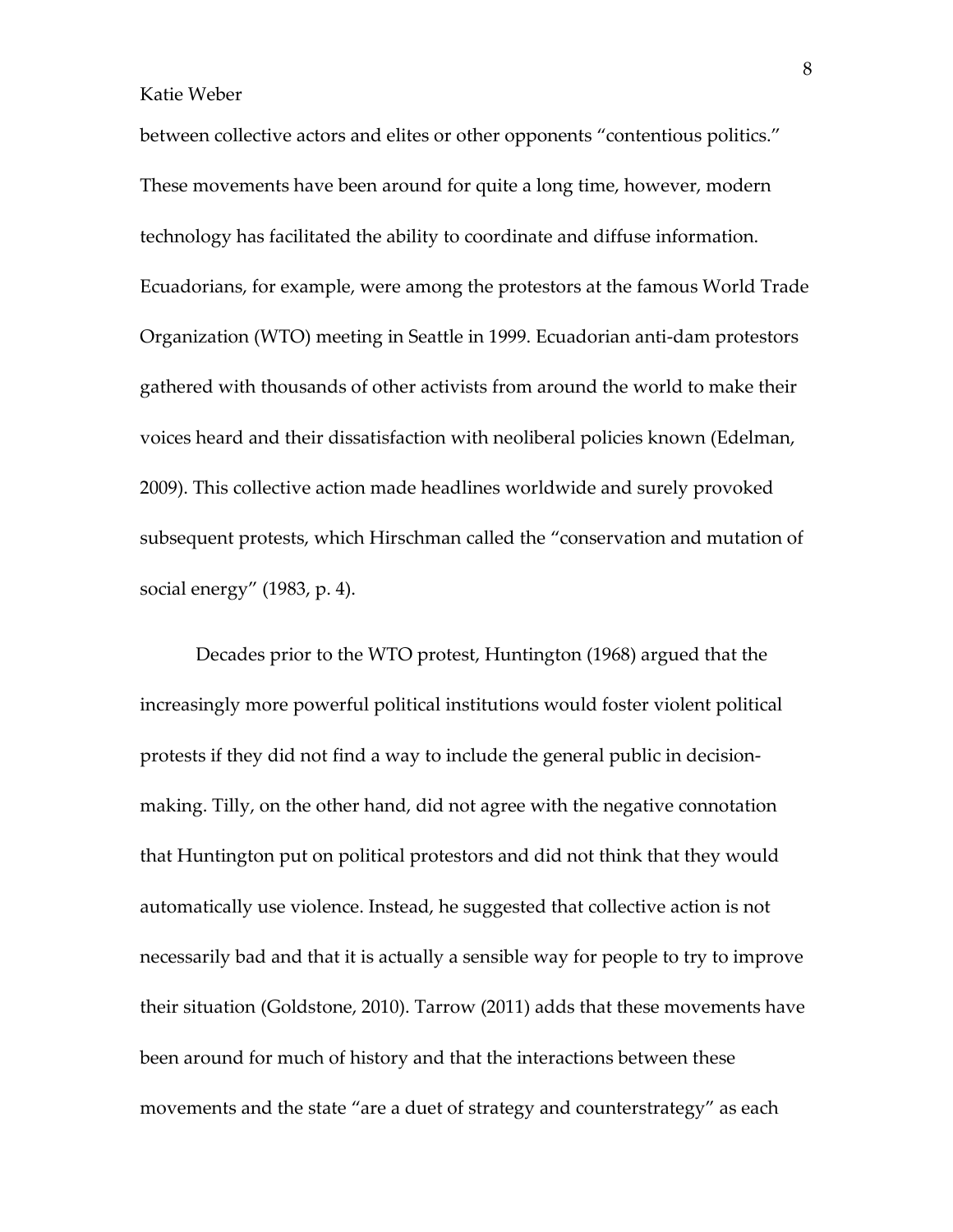actor works to fulfill their needs. While larger social movements tend to attract more media attention, they do not have to be large to have an impact. Even small and temporary groups can have a very powerful effect on the state (Ibid).

Corporations, on the other hand are often harmful to the environment because they generally tend to put profits above all else. Multinational corporations have gained a lot more power in recent decades as is evident by their significant increase in foreign direct investment, which is one indicator of their economic and political power (Arnold, 2003). Profits were clearly the number goal with the Chevron-Texaco oil scandal in Ecuador as will be explored in more detail later in the paper. In order for corporations to be environmentally responsible, they usually need to be held accountable by the government or the people, or both.

This can be a slippery slope, however, when that same government is financially reliant on the profits made by the company. Petroleum is the most important aspect of Ecuador's economy and this can create a dilemma between the government's need for money and its job in protecting the wellbeing of its citizens, even those living in the oil-rich Amazon. In this case, it was up to the indigenous groups to try and protect themselves and they did so in a number of ways; they did not stay passive as their lands were exploited (Bernal, 2011).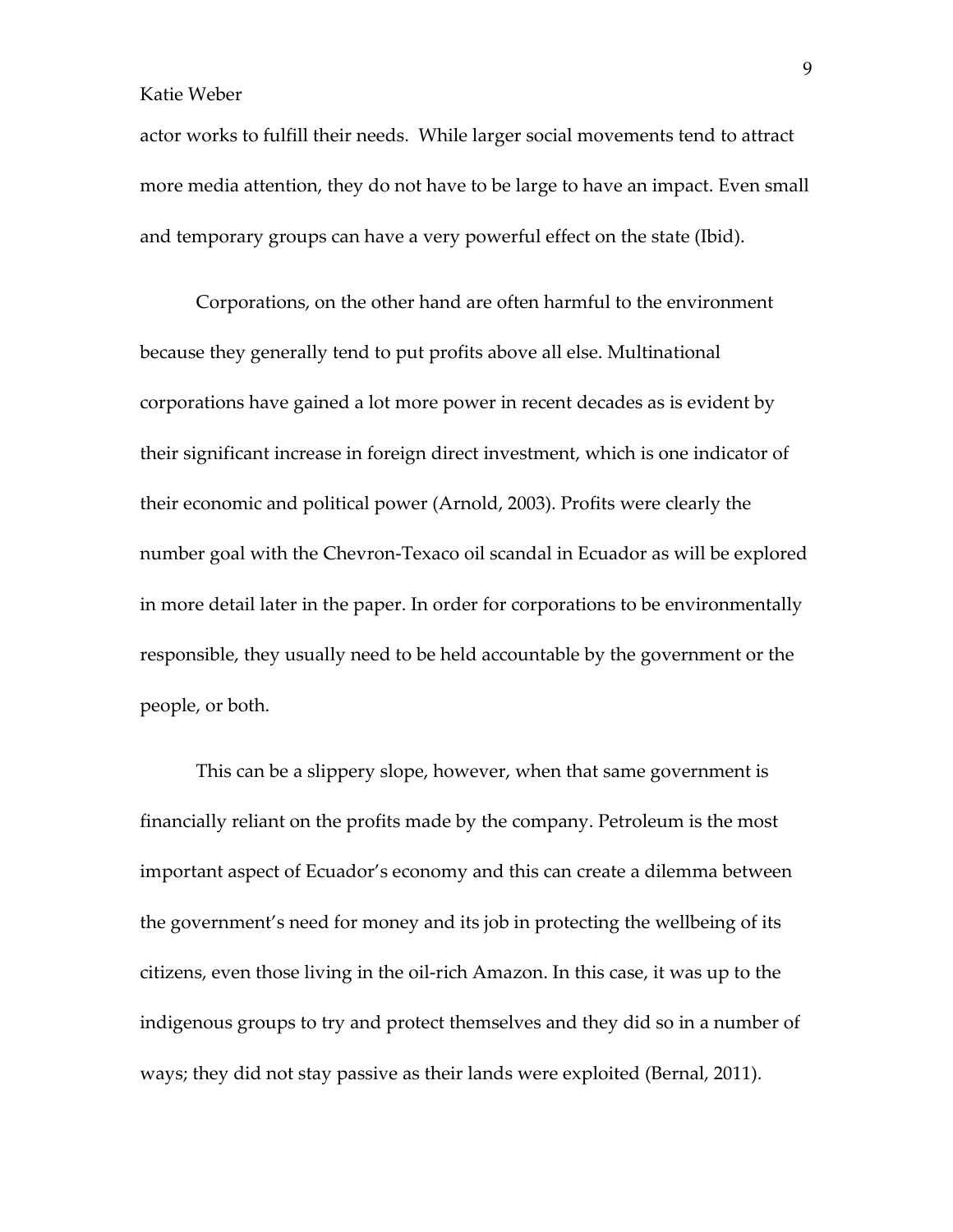The world appears to be shrinking due to globalization and everexpanding corporations and because of this the environment is increasingly becoming just another commodity. Even carbon credits, something designed to protect the environment, can be bought and sold and allow some countries to pollute more than their designated amount. While global networks have indeed improved the ability for ecological groups to form and transmit information, globalization has more visibly led to the resource exploitation of poor countries by wealthy countries (Kütting, 2004).

This also happens at the national level. In countries where there are large indigenous populations, such as in Ecuador and its neighboring countries, it is common for the indigenous to be taken advantage of in terms of their lands and resources. While land rights for indigenous are universally recognized they are not universally respected (Barsh, 2001). This paper will explore the ways the indigenous have had their land taken advantage of as well as how they have fought back as well as additional ways that

environmental movement has evolved in Ecuador.

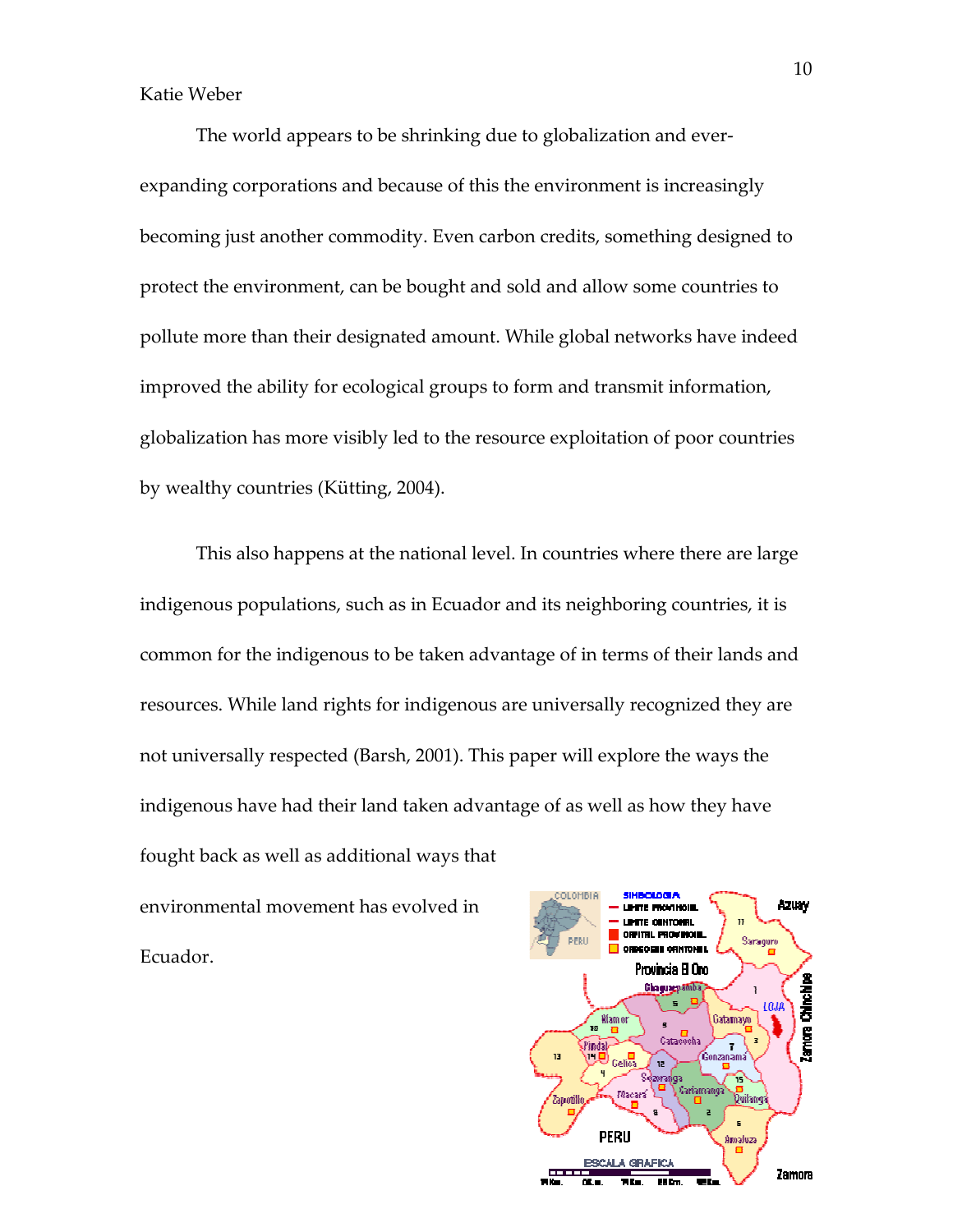### **ENVIRONMENTAL POLITICS IN ALAMOR**

As I mentioned before, Alamor is a small town in southern Ecuador.

Alamor is located in the canton of Puyango and the province of Loja. Puyango is

one of sixteen cantons that make up the province and it is further divided into six

parishes with Alamor being the county seat and thus the place where most political

Map of the Loja Province. Arrow points to Alamor and the canton of Puyango.

decisions are made. The population of the county is around 16,000 and is almost entirely mestizo and there are very few, if any, indigenous living in this area. Despite the fact that Ecuador is a small country, the environmental problems in each area are quite distinct as well as the way the problems are resolved.

Alamor is in the transitional zone, which is located between the coast and the mountains and has lush green vegetation, especially during its wet season that runs December-May. The rest of the year is dry and dusty and it rarely rains. In recent times, however, the climate has become more erratic and temperatures have become colder than town elders remember from the past and most believe that unsustainable human practices and global warming are to blame for the changes in their climate. They are convinced of this because they commonly hear about climate change on the television and the radio as well as just from their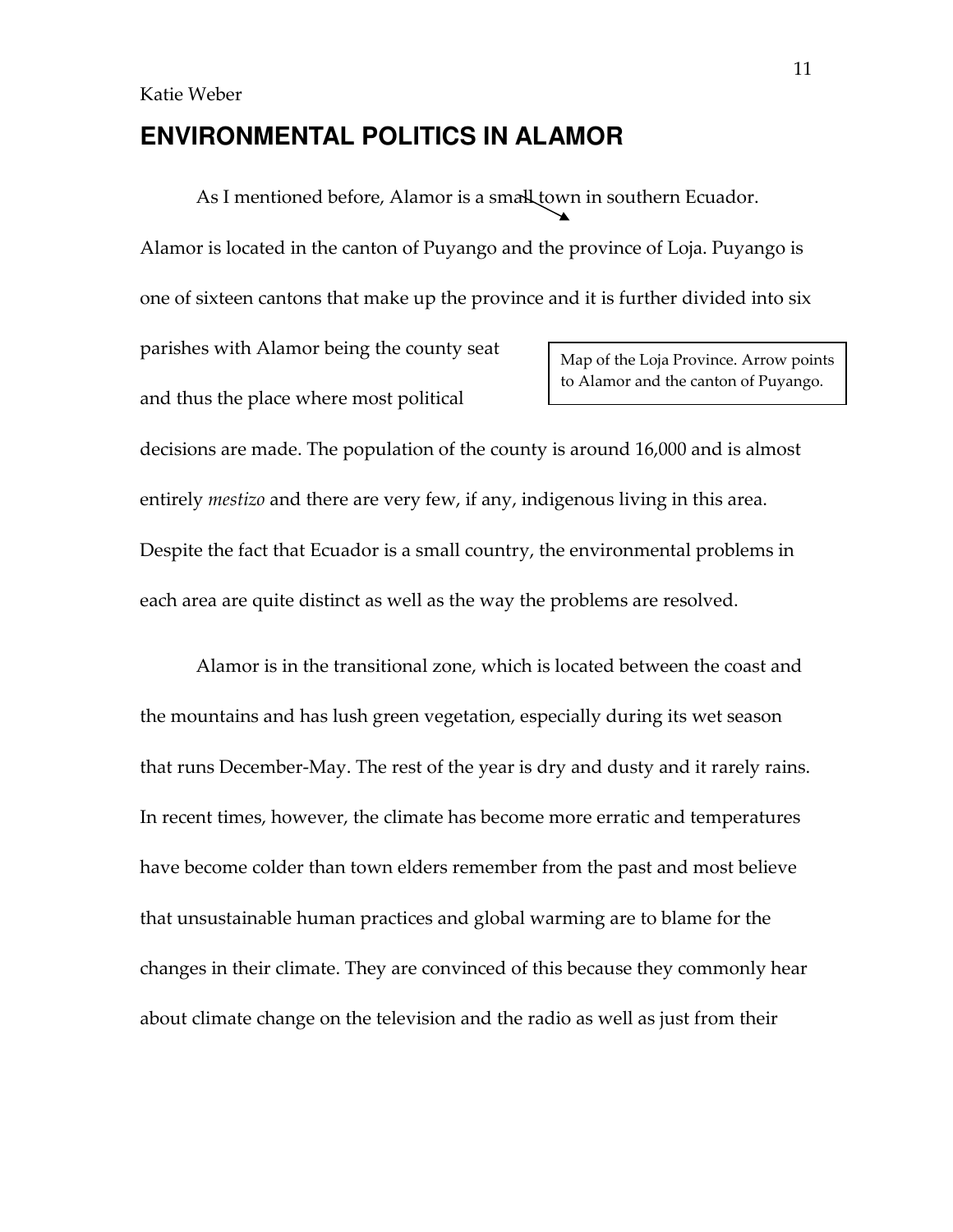experiences. Rainy season has become more intense and mudslides that used to be rare are now a regular occurrence.

In Puyango, the Municipal Government in partnership with the prefect and his team of environmental engineers based in the provincial capital of Loja are responsible for making most of the environmental decisions for the canton. Agreements are drawn up between the two groups and the engineers regularly visit Alamor to check on progress and document it with photos. Unlike in the Amazon as I will explore later, Alamor does not have private corporations trying to exploit their resources and there are few large businesses. Most locals make their living by running a small store on the first floor of their house, working for the municipality or have a small farm. Therefore large corporations have very little impact on environmental outcomes in the region.

Social movements in the area are also almost nonexistent. Local elections occurred recently and while almost everyone in the town participated in some way, either by painting their house the color of their political party or by driving around honking their horns and waving campaign flags, social movements that are not political or religious in nature are invisible in the community. When I've asked locals as to why this in the case, especially in regard to the environment, I have most often received the answer that they see that as part of the local

12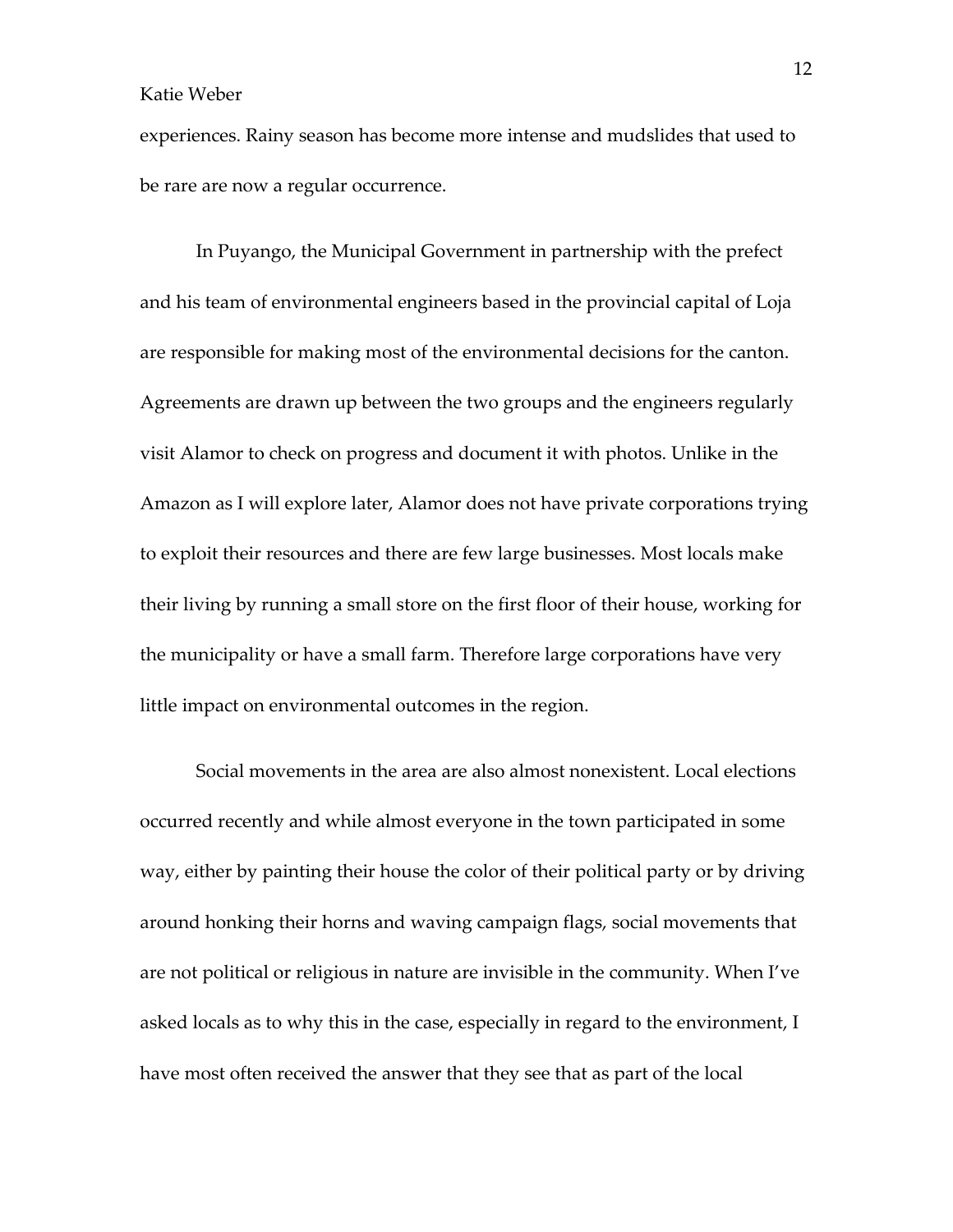government's job. Schools have their "eco clubs" and sometimes paint murals depicting the need to keep the city clean and save the planet, but their work rarely leaves the schools walls. It is likely that the environmental situation in Alamor is not bad enough for people to run the risks of participating in contentious politics. It takes a good reason and a common purpose for people to come together and be willing to make the necessary sacrifices (Tarrow, 2011). While contentious politics are not an issue in Alamor, they are in the Amazon as we will see in the next section of this paper.

 Based on interviews with locals and personal experience, contamination of the rivers is the main environmental problem in Alamor. While in town, municipal workers clean from nearly dawn to dusk keeping it trash-free, but on the outskirts where they do not labor, it is common to see heaps of trash left by citizens either unaware or indifferent to the pollution they are creating. In order to protect the contaminated streams, the local government in collaboration with the prefect, has started a greenhouse located at the Alamor dump and they grow special trees that help to purify the water. They also grow a wide variety of other trees including fruit and hard wood trees that they plant around the community and offer for sale at a reasonable price to locals.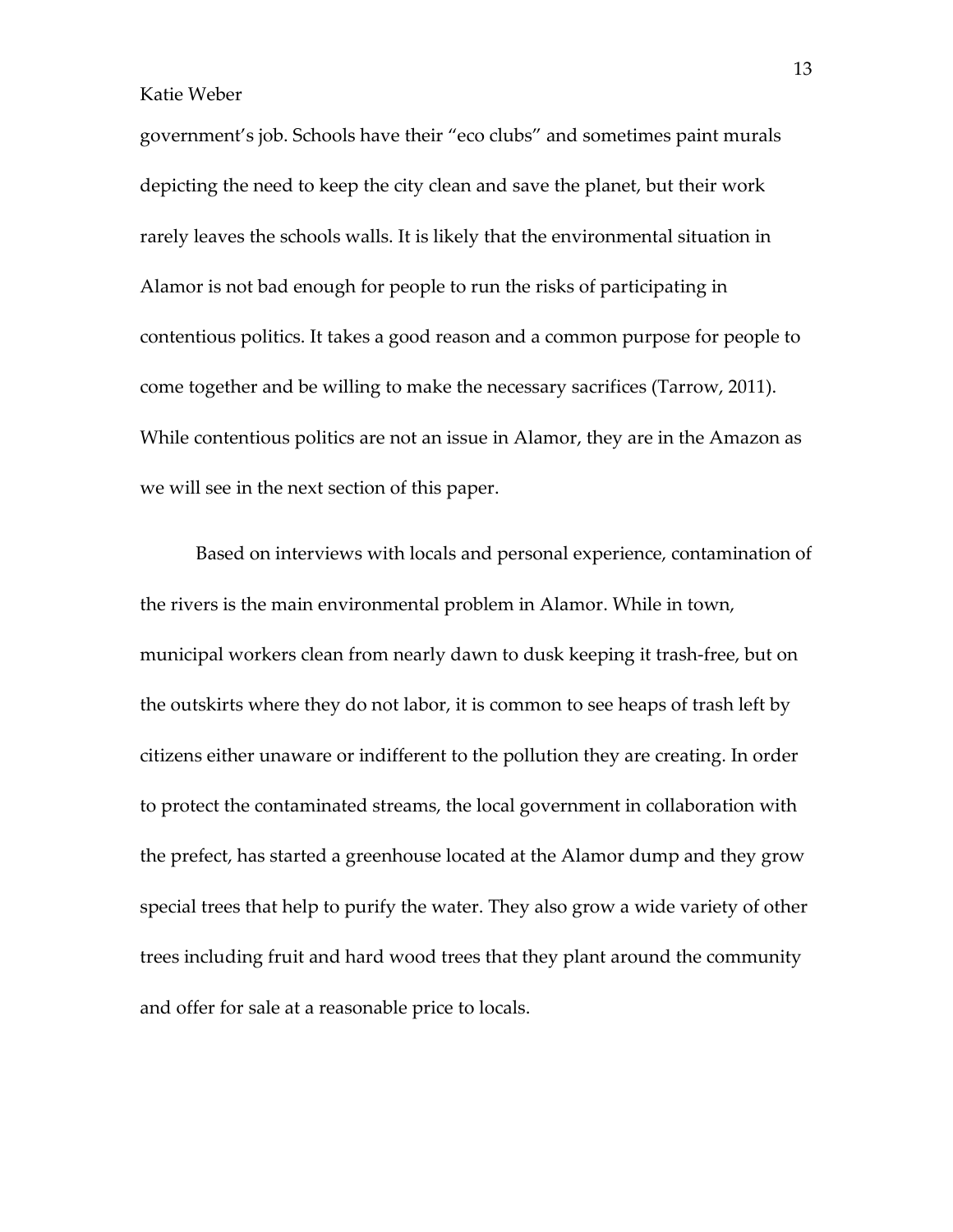In addition to combating contamination, the greenhouse also strives to counteract another environmental problem and that is clear-cut logging without permission by the informal sector. Permission is needed to log an area, yet many prefer to log without securing the needed documentation and prefer instead to pay the minimal fine, which is little more than a "slap on the wrist." According to the Ecuadorian Constitution, if one tree is cut another must be planted in its place ("En Ecuador la naturaleza tiene derechos," 2012). This problem goes way beyond Alamor since for the past several years Ecuador has had the highest deforestation rate in Ecuador (Bass et al., 2010). However, when I ask Ecuadorians, both in Alamor and in other provinces, if there is compliance with the law, my question is usually met with a laugh signifying that while the policy is a good one, enforcement is a major issue. A recent interview with an environmental engineer revealed that the government plans to make fines much more severe in an effort to increase compliance.

The greenhouse is not the only progressive feature of the dump in Alamor. Organic and inorganic waste is picked up on different days and workers at the dump use the organic waste to make compost. The compost is used in city parks and also to the public for \$5 a sack. Bottles, paper and cardboard are also separated and sold to recycling companies. This is one of the few instances where the government works in partnership with a private corporation and the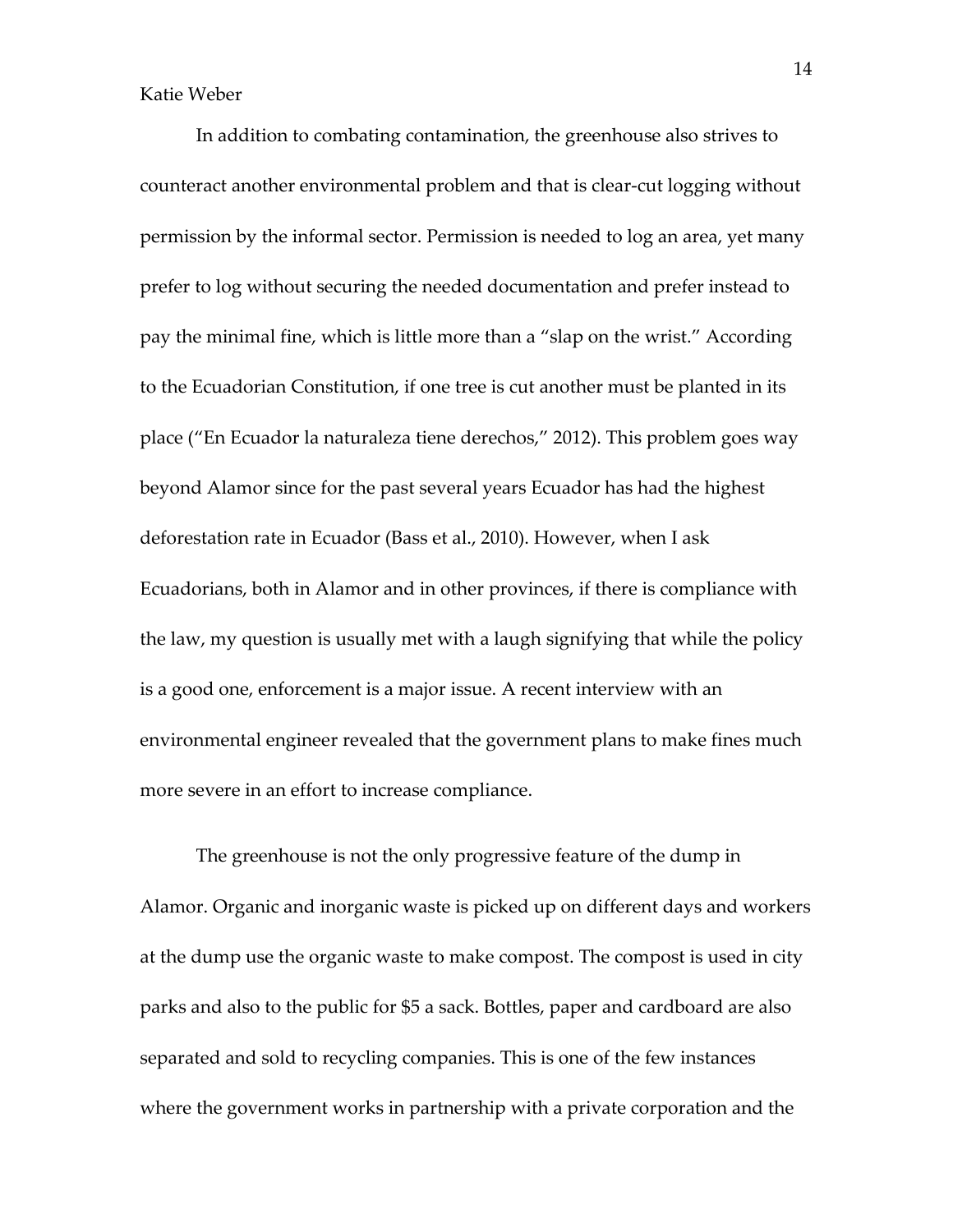environment benefits. Inorganic waste that cannot be recycled is covered daily and because of this, when one visits the dump it is hard to even know what one is looking at since it just looks like a big pile of dirt. In the future, the local government is also planning to harvest the methane gas from the dump, a tactic that will help produce an alternative form of energy as well as help reduce the greenhouses gases being released into the atmosphere.

The canton of Puyango won a third place award in 2013 in a nation-wide contest of best local practices in the category of environment and cleanliness, a notable achievement for a remote canton of its size (Cajililma, 2012). While definitely a moment of pride for the community, it also sparked tensions among the employees. The mayor, town council men and women and environmental engineers participated in the award ceremony and took home the prize, yet not one of the eight workers that spend their days sorting and covering the trash were invited to the event. One worker said he and his co-workers felt it was unjust and that their work is like that of "anonymous soldiers." They do all the hard work to keep the dump running smoothly and rarely receive credit for its success. This is an example that shows that while conflict in making and carrying out environmental decisions in Alamor is minimal, tensions do exist.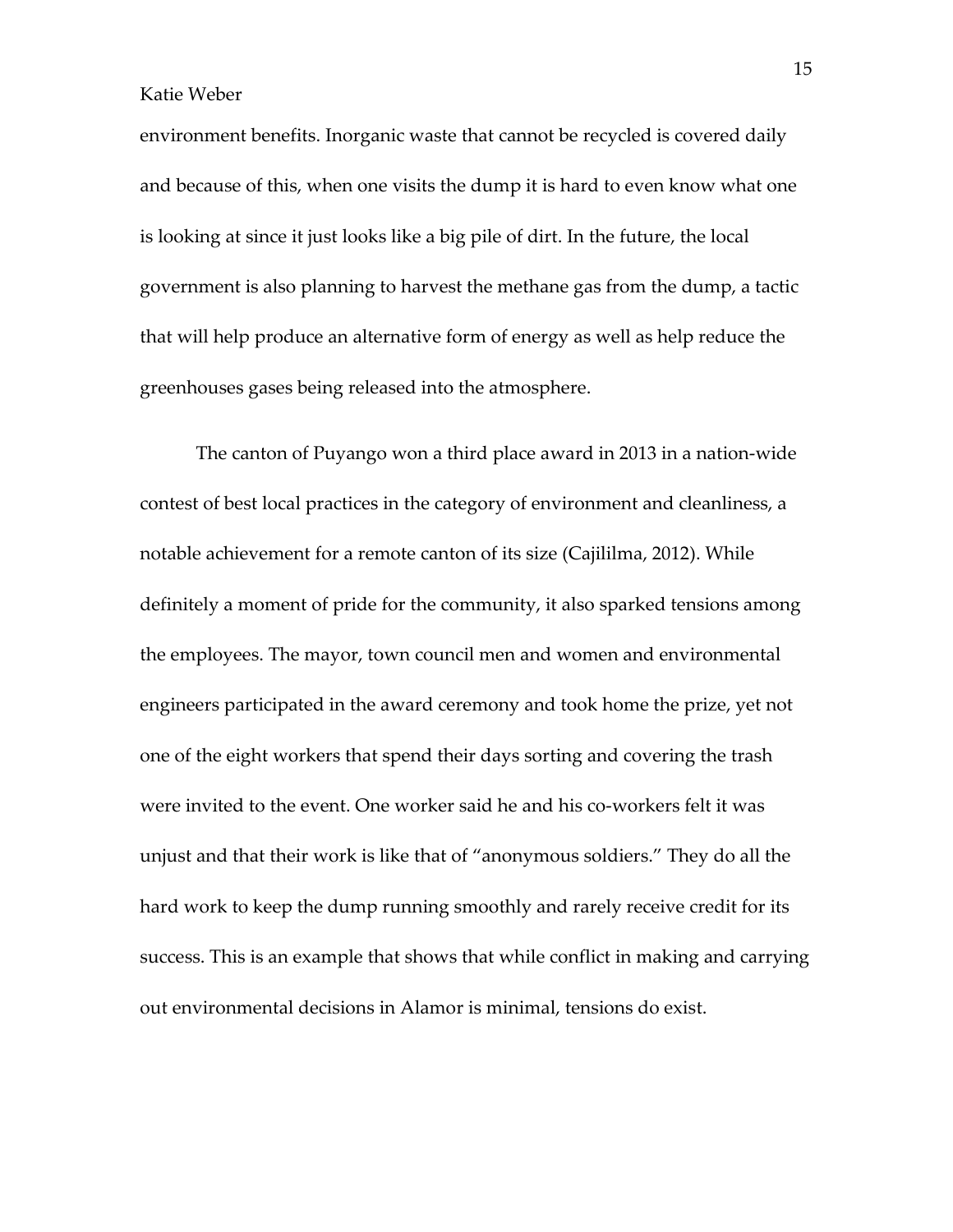Environmental politics in Alamor, unlike in the Amazon, are primarily a government affair and the people have no main objections. Social movements and corporations play a very small role in enacting change so it is therefore up to the government and the people themselves to improve the environmental situation for future generations. While the local and provincial government mandate most of the environmental policies as well as offer trainings and workshops, it is ultimately up to the people whether or not they will follow the policies and attend the workshops. Education is key and more is needed so that people understand why it is so important to put trash where it belongs as well to cut down trees in a responsible and sustainable way. The health and well being of children of future generations in the canton depend on it.

### **ENVIRONMENTAL POLITICS IN ECUADOR**

 In each and every conversation I've had regarding the environmental situation in Ecuador, I always ask if environmental consciousness has increased or decreased within the past few decades and every single person, no matter their environmental views, has responded that consciousness is on the rise. The disagreement is to why it is rising; is it a movement of the people that the government is trying to minimize or are the government's policies creating environmental awareness among its citizens? Not surprisingly, activists have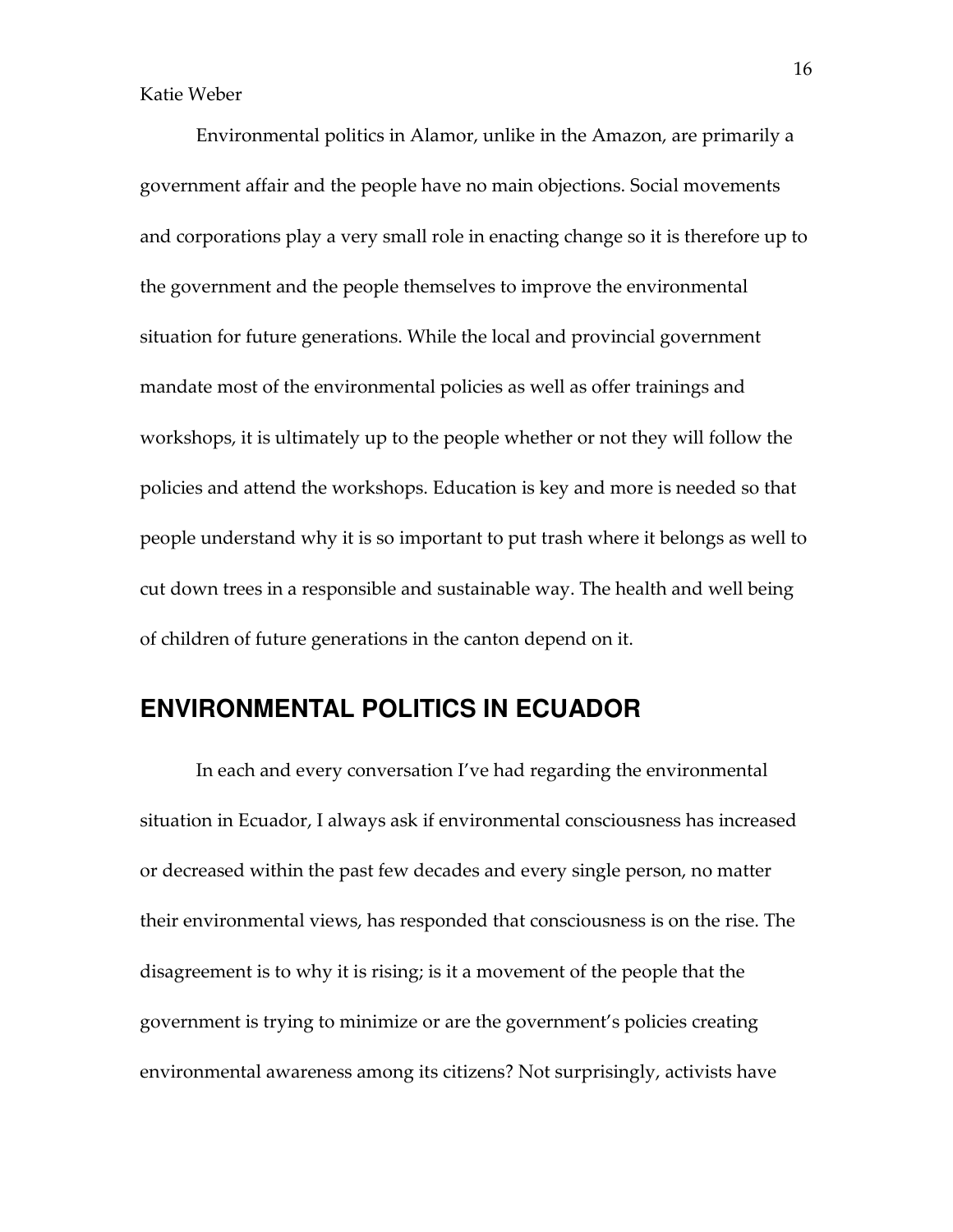told me that environmental consciousness is increasing due to their perseverance, while government employees credit their projects and workshops.

 Despite the widespread agreement that environmental consciousness is on the rise, Ecuador is still facing numerous serious ecological problems such as deforestation and water pollution, as was mentioned are big problems in Alamor (CIA Factbook). In addition desertification, soil erosion and pollution resulting from oil production are also major issues that will get worse if they are not addressed by all sectors, including the state, private corporations, social movements and the informal sector.

 Perhaps the best-known case in recent Ecuadorian environmental history of the intersection between these four groups is the oil drilling and subsequent lawsuit against Chevron-Texaco on behalf of 30,000 people. Between 1964 and 1992, Texaco (that later merged with Chevron), drilled 339 wells in the Amazon of Ecuador on over a million acres of land. Their inadequate environmental policies led to billions of barrels of wastewater being dumped in rivers of streams and oil spills, which have had far reaching consequences. Two indigenous groups, the Tetetes and Sansahuaris, that lived in that area have disappeared. An estimated 1,000 people have died from cancer because of the

17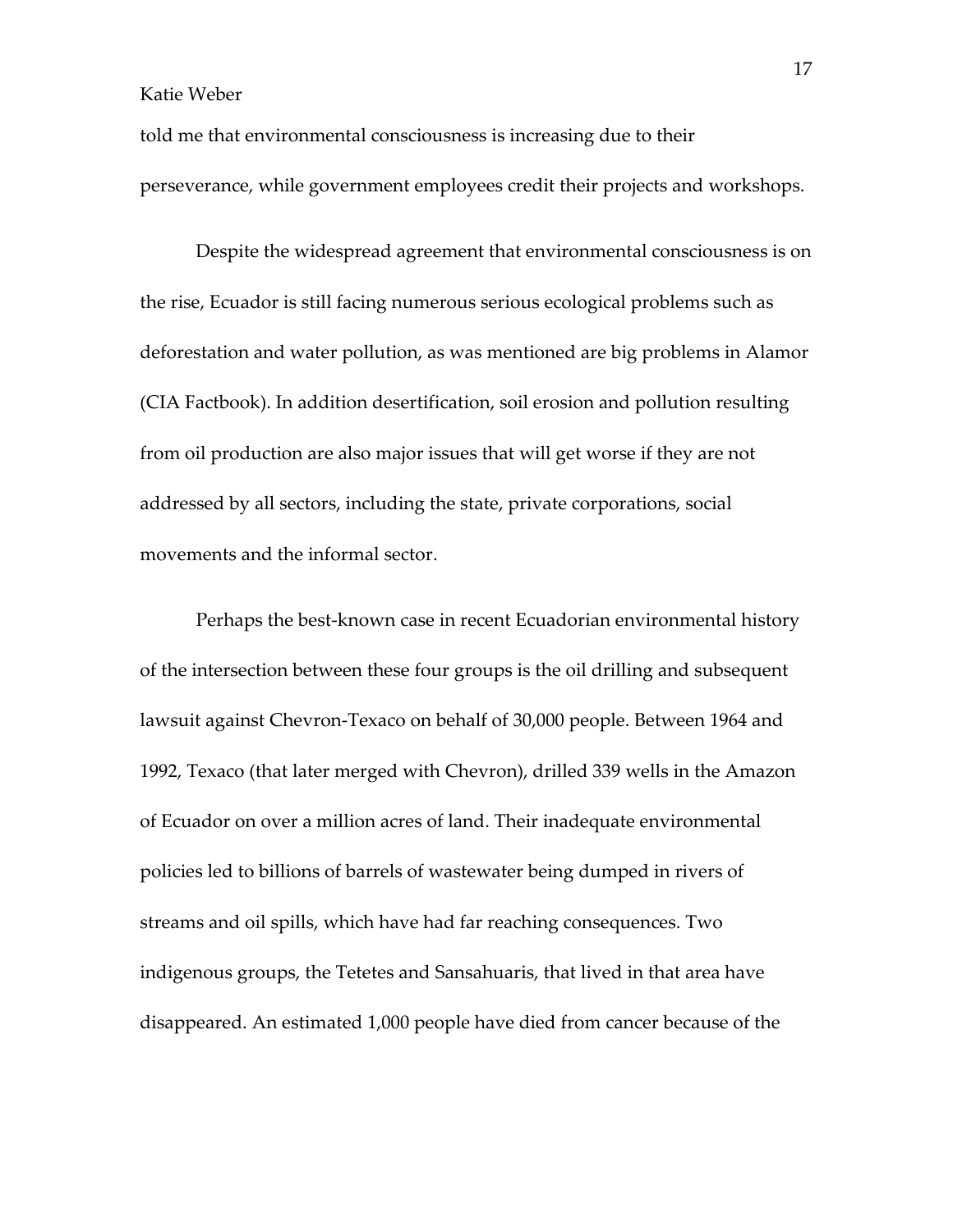contamination of the waterways and billions of dollars of damage has been done (Acosta, 2011).

 The trial, known in Ecuador as the "trial of the century," united people, nonprofits and even the government against the company. Shortly after taking office President Correa visited the former oil extraction site with members of the Amazon Defense Coalition as well as the plaintiffs' lawyers and denounced the barbarity committed by the company. The trip was highly publicized in Ecuador and Correa's purpose of going was "to verify the environmental, social, and cultural impacts caused by hydrocarbon exploitation, in particular that of the U.S. company Texaco" (Texaco Petroleum, 2009). During this time, Correa worked together with social movements, such as the Amazon Defense Coalition to fight for justice on behalf of those who were affected by Texaco's pollution and had the support of indigenous leaders.

### **The Constitution of 2008 and Sumak Kawsay**

The people were given hope by Correa's fight against Texaco and that increased with the approval of the new Constitution of 2008. Correa called it a "historic victory" and in addition to promising many new rights for its citizens, the Constitution also brought a lot of international media attention to Ecuador for it having the first Constitution in the world to grant Mother Nature rights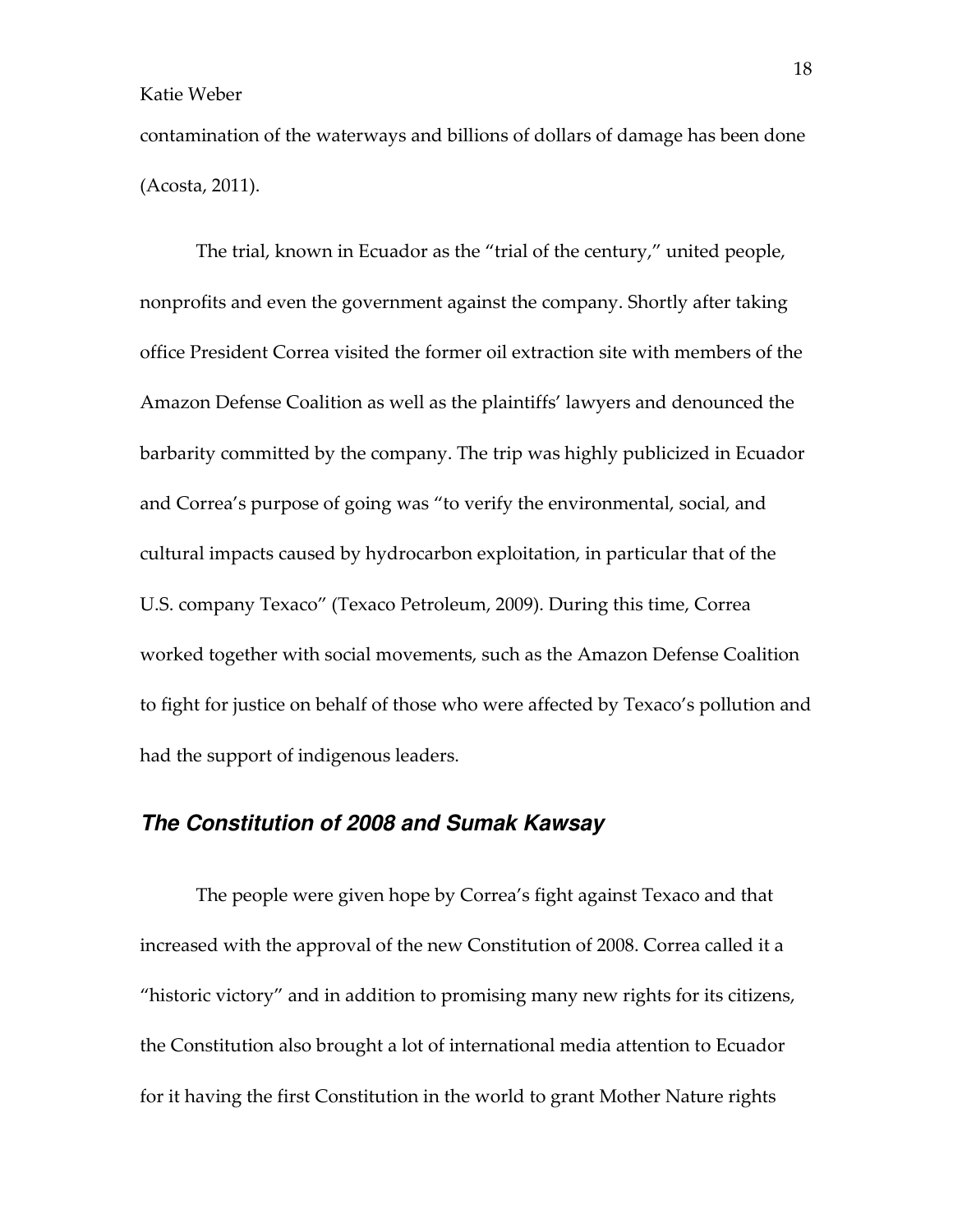(Whittenmore, 2011). According to Amina Buenaño, the Ecuadorian ambassador to Spain and translated from Spanish, "we have understood that man is an extension of nature and that we cannot divorce ourselves from that, she is our mother and source of nutrients and to go against her, would be to go against ourselves ("En Ecuador la naturaleza tiene derechos," 2012). While other constitutions in the past have included assurances to protect the environment, Ecuador's constitution is unique in that it "now treats the environment as a rightbearing entity alongside and equal to humans" (Whittenmore, 2011 p. 660). And because of this, it has been dubbed "the most progressive in the world" (Kendall, 2008).

As part of the 2008 Constitution, the government also published the National Plan for Good Living (called Buen Vivir in Spanish or Sumak Kawsay in Kichwa).

> Sumak kawsay implies more than improving the population's quality of life, [it also involves] developing their capabilities and potentials, relying upon an economic system that promotes equality through social and territorial redistribution of the benefits of development, guarantees national sovereignty, promotes Latin American integration, and protects and promotes cultural diversity (Consejo Nacional, 2009, p. 24).

The main goal of the plan was to reduce poverty and inequality across Ecuador

and it seeks to do so by "reverting neo-liberal policies and building a new,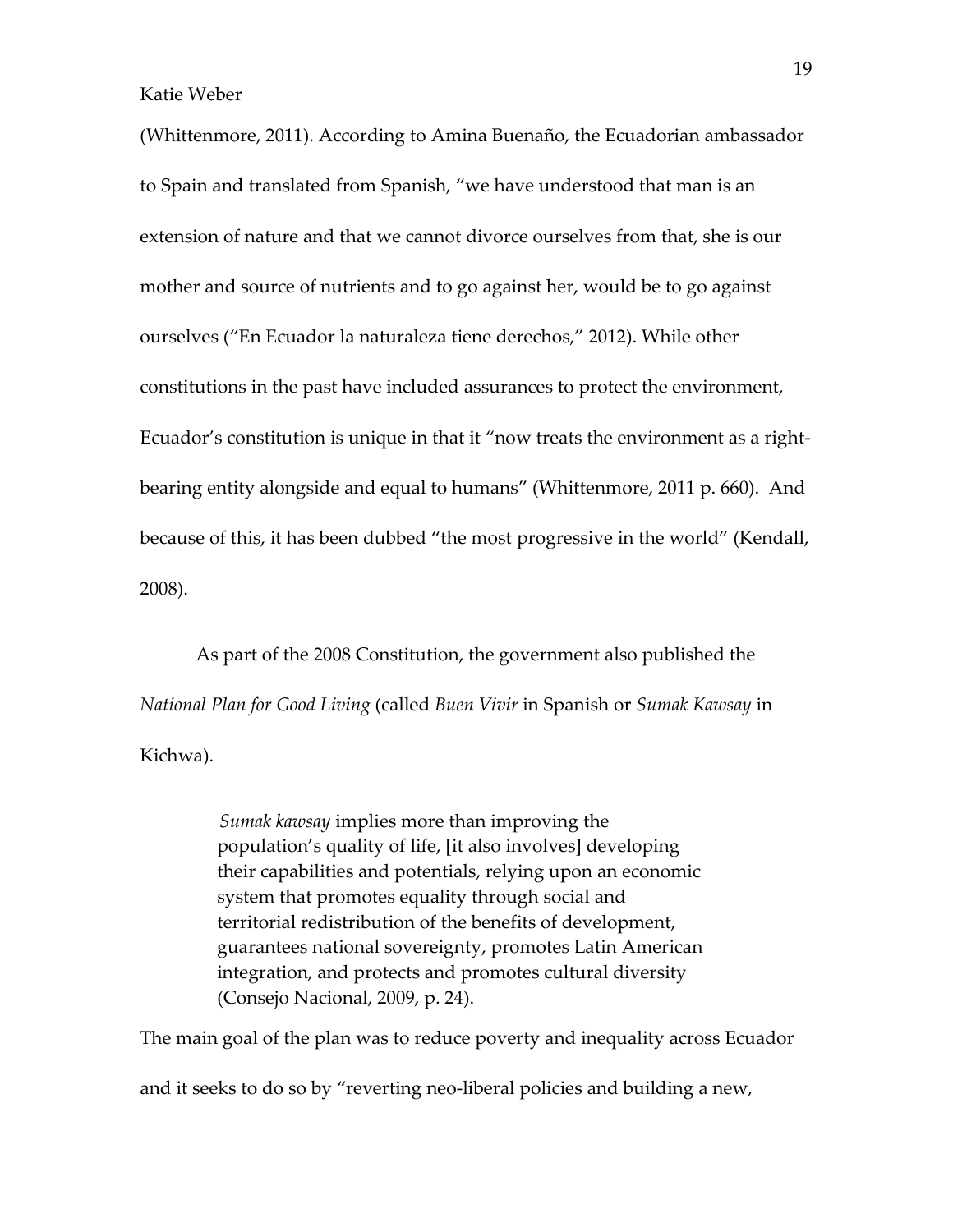socially-inclusive Ecuador" (Rawe, 2013). The "good living" plan suggests an alternative form of development based on the indigenous ways of life that focuses on the collective and not on the individual. Communities, especially those previously considered at a disadvantage, would receive significant budget increases. The plan also reveals that future development would take into account the financial externalities associated with the extractive model and will focus on a more ecologically sustainable model for growth (Radcliffe, 2012). Perhaps the most encouraging aspect of the plan is that it shows that the government places a value on indigenous tradition and culture by replicating the idea of sumak kawsay into a framework to govern the whole country and it has certainly gained recognition and support worldwide.

Ecuador was recently in the environmental spotlight again, as the Global Alliance for the Rights of Nature, a group that was founded in 2010 by Community Environmental Legal Defense Fund (CELDF) held a conference in Otavalo, Ecuador to discuss the Rights of Nature in January of 2014. CELDF was involved in helping Ecuador draft the 2008 Constitution and is now committed to helping a range of countries around the world establish their own laws that give ecosystems the right to thrive ("CELDF in Otavalo," 2014). The conference also included an Ethics Tribunal chaired by the world-famous activist, Dr. Vandana Shiva, and included judges from all over the world. It was decided that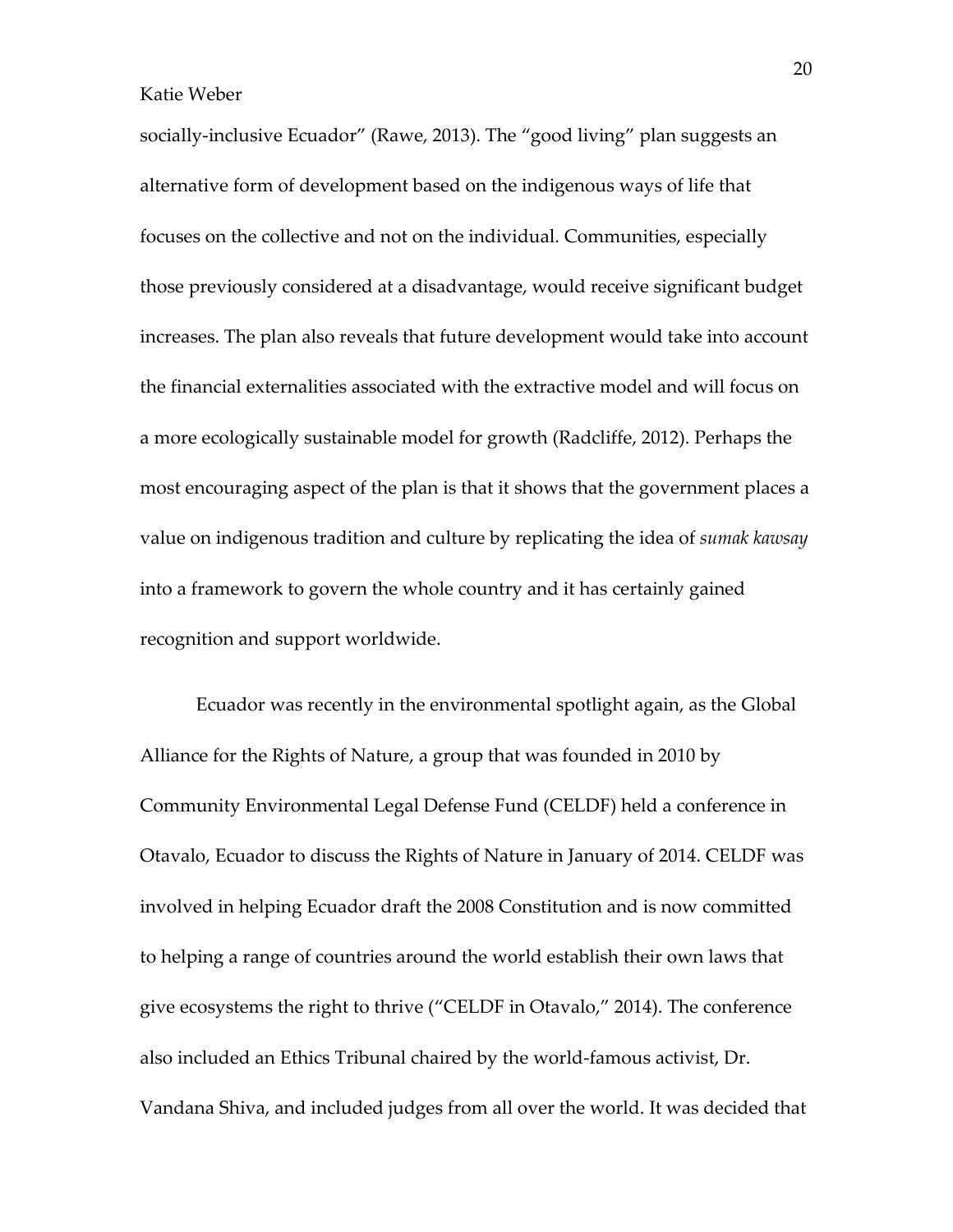the conference would be held in Ecuador in solidarity because of its government that is more "committed to exploiting the natural abundance of the country for financial profit than to honouring nature's rights, or the needs of all people to a healthy, unpolluted environment" (Mead, 2014).

While the conference is likely seen as a step forward in the eyes of environmentalists, the closure of Fundación Pachamama by the Ecuadorian government a month earlier, is a definite step backwards. The foundation, which was started in 1997, is a partnership between the Pachamama Alliance and members of the Anchuar tribe. It has been one of the most important social movements in the country that advocated tirelessly on behalf of the indigenous in the Amazon. The Anchuar people have lived and thrived in the Ecuadorian and Peruvian rainforests for centuries, however the encroachment of their lands caused them to seek outside help to have their voices heard. Since 1997, the Anchuar people, with help from the foundation, have secured the title to 1.8 million acres of rainforest land ("The Anchuar: Visionary Warriors," 2014). Despite the fact that the organization was successful, or perhaps because of it, government officials shut down their offices on December 4th, 2013.

The shut down came unannounced though just days after Correa accused foundation allies of "fomenting dissent and violence" on his weekly Saturday telecast ("Government of Ecuador," 2013). More specifically, he blamed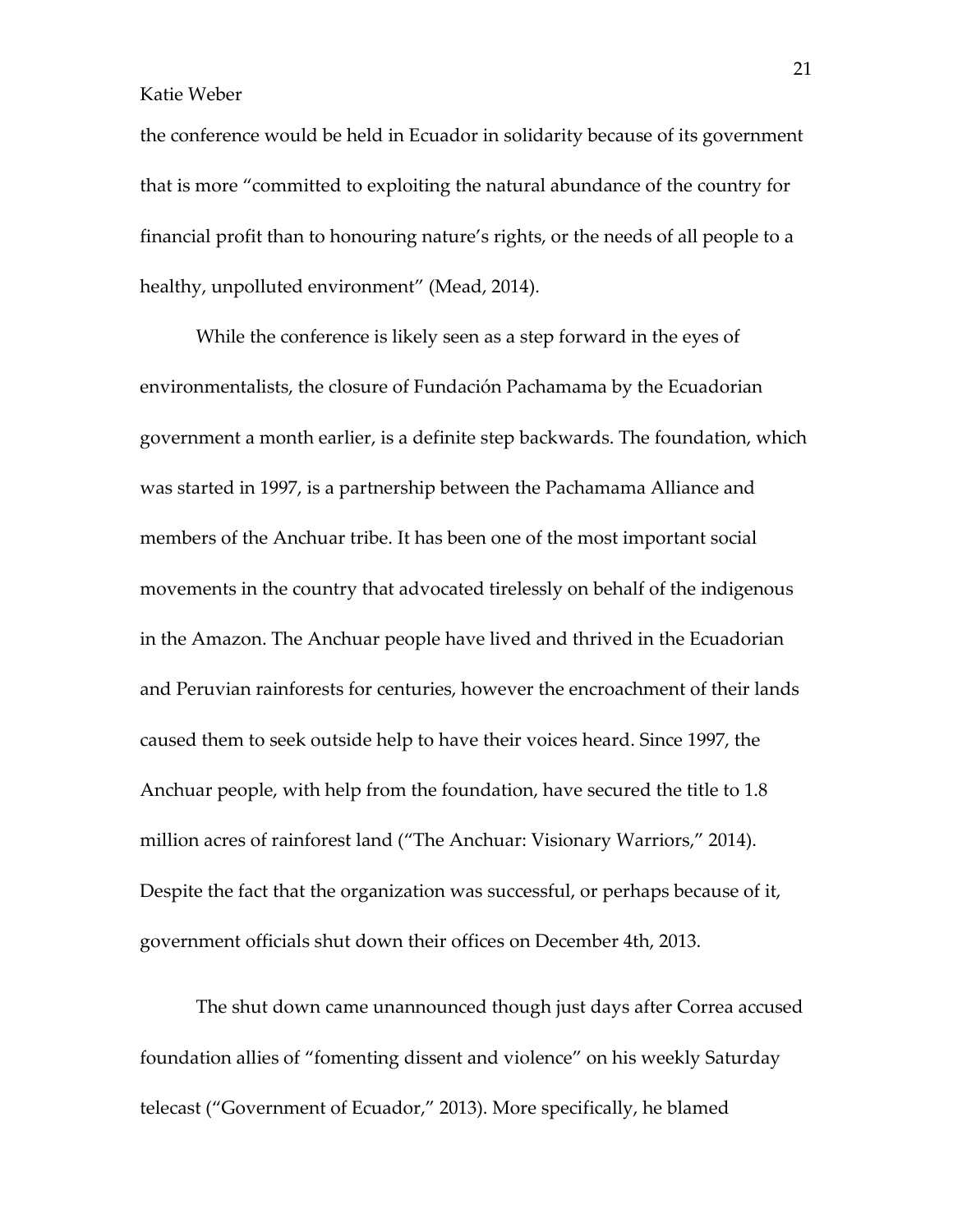foundation protestors of attacking Chile's ambassador and one other person as they left a presentation regarding oil concessions in the Amazon (Hadden-Leggett, 2013). While Fundación Pachamama admits to being against the oil concessions that they say will affect three million hectares of the rainforest as well as a number of indigenous groups, they adamantly deny any wrongdoing. Instead, they published a report defending "the right to protest peacefully and reject the use of violence from any side" ("Government of Ecuador," 2013).

The foundation has denounced the shut down as illegal and are fighting to reopen their offices. The government cited Article 26 of the Rules of Operation of the Unified Information System of Social and Citizen Organizations, which is more widely known as Decree 16 as their reason for closing the NGO. The decree states that organizations can be shut down if their actions deviate "from the aims and the objectives for which it was created" as well as if they "engage in partisan political activities" (NGOs support the Coalition's declaration," 2014). The decree is a new one; it was ratified by the government in June of 2013 and Fundación Pachamama is the first organization that has faced closure under this new policy. In March of 2014 the foundation went before the Inter-American Commission on Human Rights to have their case heard. Although the Ecuadorian government was asked to send a representative, they announced that they would not be going and did not want to partake in the "political show" (Giler, 2014). While the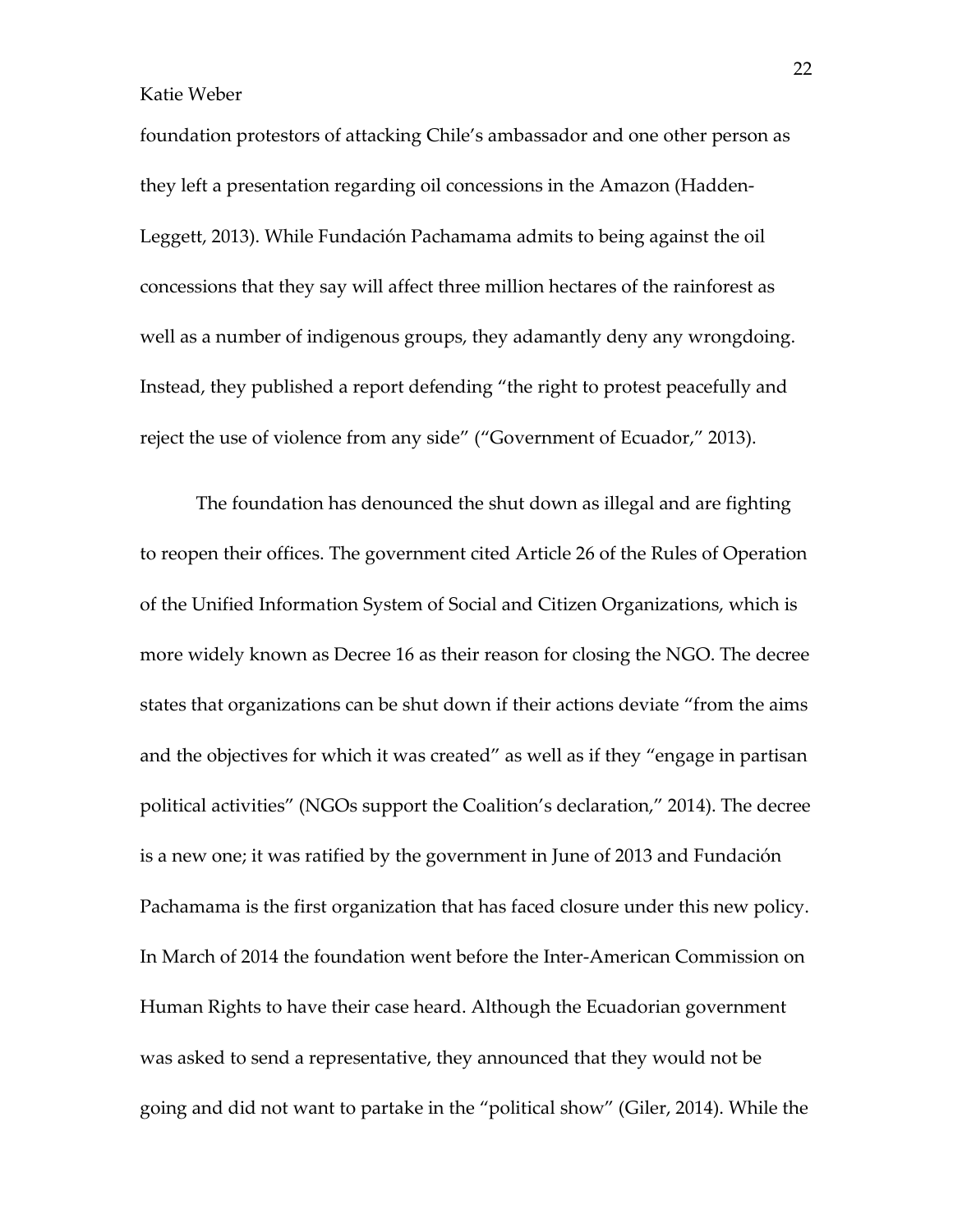results of the hearing are still pending, it is clear from the government's actions that they like to make decisions and prefer to not have any social movements getting in their way.

In addition to the closure of Fundación Pachamama, many activists have been arrested for their peaceful protesting. In a recent interview with an indigenous activist, author, and lawyer, Dr. Carlos Perez acknowledged that he had been threatened and arrested five times during the administration of President Correa. He is passionate about his work and despite the government threats will continue to fight access to clean water for indigenous communities as well as for the protection of the Yasuní National Park. He maintains that "we are not doing anything that goes against the law, nor are we looking to destabilize the government, we are just against this extractivist model" (Celleri, 2014).

### **Yasuní ITT**

 The most well-known and divisive environmental issue in Ecuador today is that of the Yasuní National Park. As will be soon evident, the actors and stakes are much different than in Alamor. Yasuní, which was established as a national park in 1979 and as a UNESCO Man and Biosphere Reserve in 1989, is one of the most biodiverse places on the planet (Bass et al., 2010). It also contains an estimated 846 million barrels of oil, which is approximately the amount the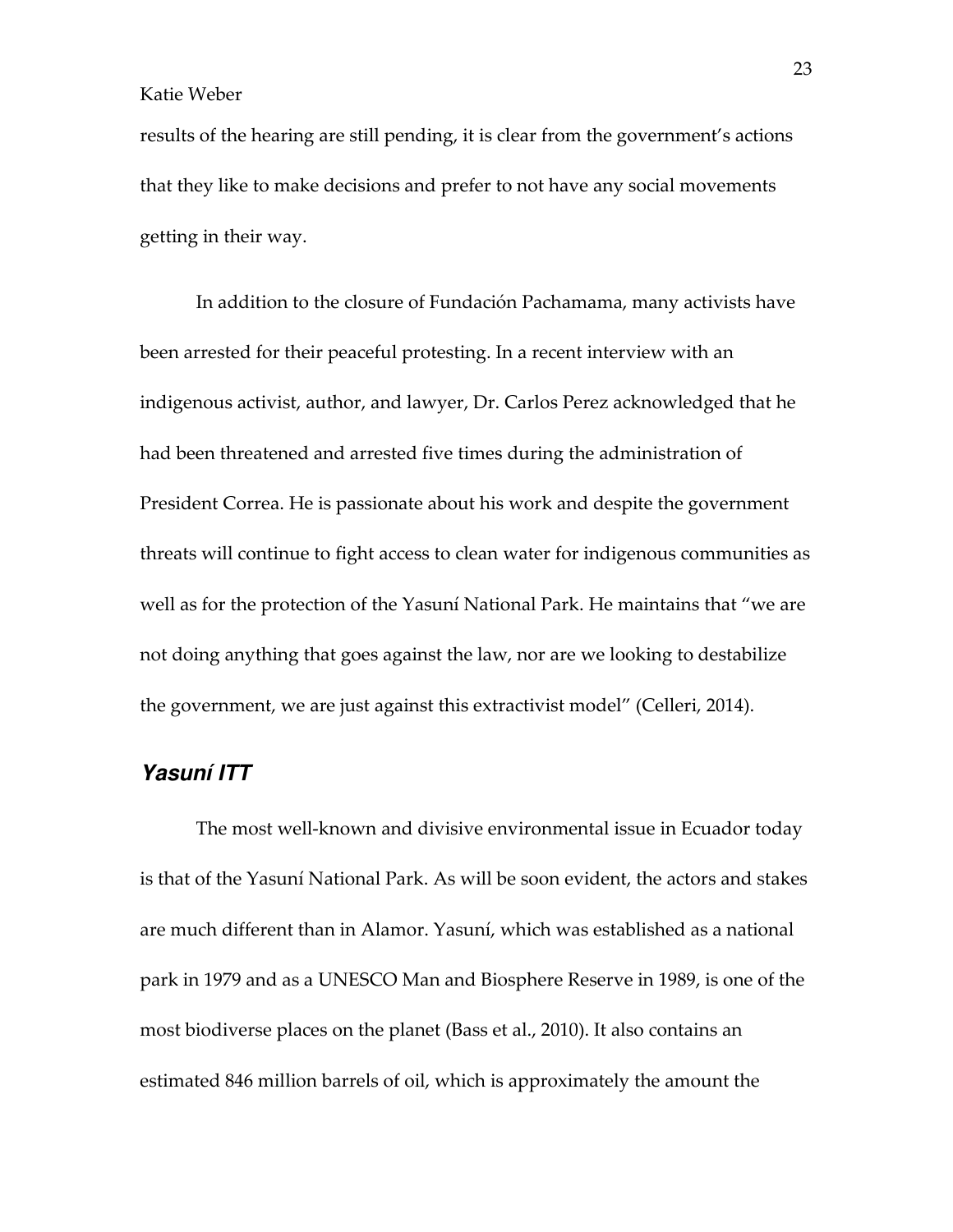world needs to continue business as usual for ten days (Cobeta Perez, 2011). Yasuní thus, is an interesting case study that allows us to look at the politics of the environment in Ecuador and examine the actors involved and how the different groups go about effecting change. The state, corporations, social movements and even the informal sector have played a role in this pristine territory and will likely continue to in the future.

First, however, it's important to give some background information and show just how unique Yasuní is in the world. Yasuní is located in the eastern part of Ecuador and the edge of the park on the south side shares a border with Peru. In total, the park covers approximately 9,820 km squared and is broken up into various blocks. Yasuní is home to 150 species of amphibians, 121 species of reptiles, over 600 avian species, yet the majority of the species residing in the park are frogs and toads. In this relatively small area, there are more species of frogs and toads than are native to the United States and Canada together (Bass et al., 2010). In addition to the extraordinary wildlife, it is also estimated that 9,800 people from the Huarani, Tagaeri, and the Taromenane tribes live in the forest and make a living primarily through agriculture and hunting and gathering (Davis, 2008).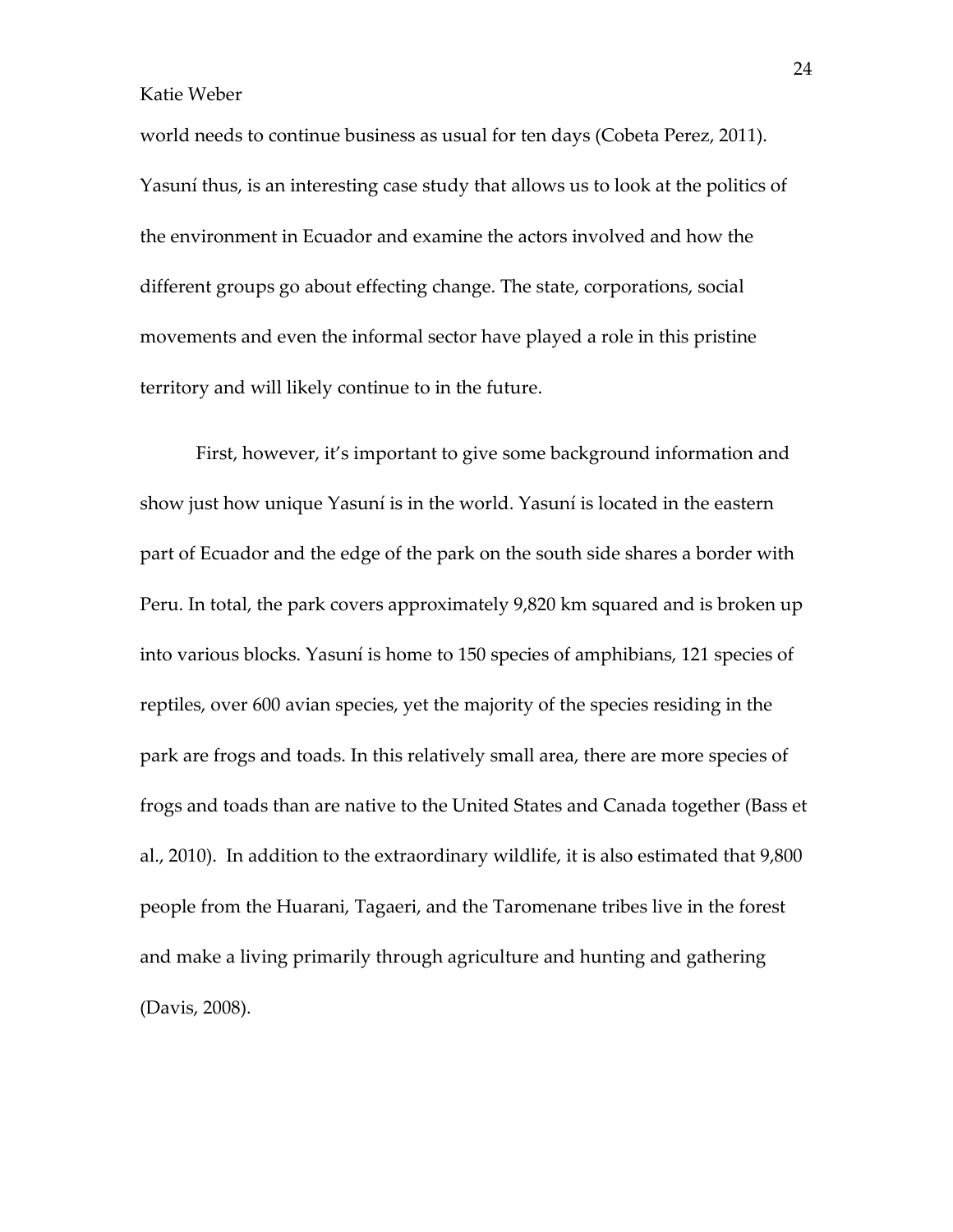In June of 2007, the Ecuadorian President Rafael Correa, announced an extraordinary plan to leave the oil in the ground in the Ishpingo, Tambococha, and Tiputini (ITT) blocks, which account for nearly 20% of the total proven reserves of Ecuador (Martin, 2011). The plan, called the Yasuní-ITT Initiative, called on the world to help Ecuador protect the park by asking for monetary donations in exchange for leaving the oil underground. The proposal planned to reduce CO<sup>2</sup> emissions, protect biodiversity and to reduce poverty (Larrea et al., 2009).

It was a progressive plan and according to the former Ecuadorian Minister for Energy and Mining, it called for people around the world to change their "relationship with nature by contributing to the establishment of a new global legal institution that transcended national and private interests. It would be a custodian for the atmosphere and biological diversity, areas in which all humanity has a stake" (Acosta, 2013). According to the governments own website (Yasuní ITT), the plan was a unique one that would reduce climate change by avoiding the emission of 407 million tons of carbon. This is similar to the total annual emission of countries such as Brazil or France and would be a benefit not only to Ecuador but also to the entire world. In addition to the environmental benefits, the initiative would also respect the indigenous communities and habitat of those groups living in voluntary isolation.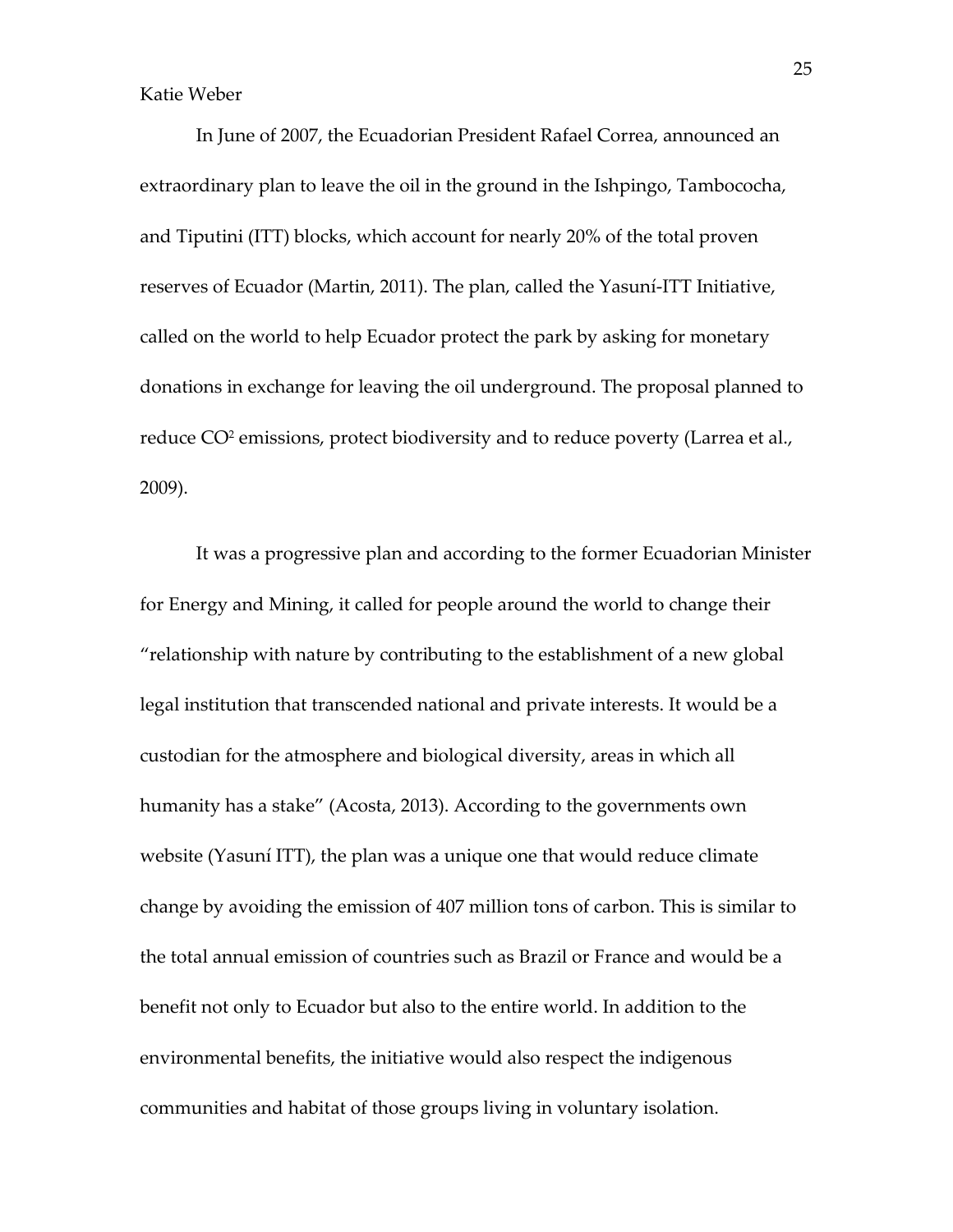The plan was met by support by the Ecuadorian population while international support was less enthusiastic (Wallace, 2013). President Correa hoped to raise 3.6 billion dollars over the course of twelve years, which would account for half of the expected income from exploiting the area. After hesitation about if the funds would be used correctly, the government agreed to set up an UN-administered account that would fund environmental and alternative energy projects (Ramirez, 2012). Despite an effort on the part of the government and local and international nonprofits, after six years, the initiative had only raised \$13 million and another \$116 million in pledges.

Some countries did not like the "pay or we drill" message that the plan put forth while some others were skeptical as to how exactly the funds would be used. Some critics, such as the German minister of economic cooperation and development, stated that his country would not support a plan of non-action (Chimienti and Matthes, 2013). The United States was one of the countries unsure of how the money would be spent and also was aware of the pressure that Ecuador was under to continue to develop its oil fields. This was never formally announced but came to light when Wikileaks uncovered it and published the State Department cable that was written in 2009. In addition, the United States receives half of Ecuador's oil exports, which makes up about 3 percent of its net imports and therefore it is also in its best interest to have a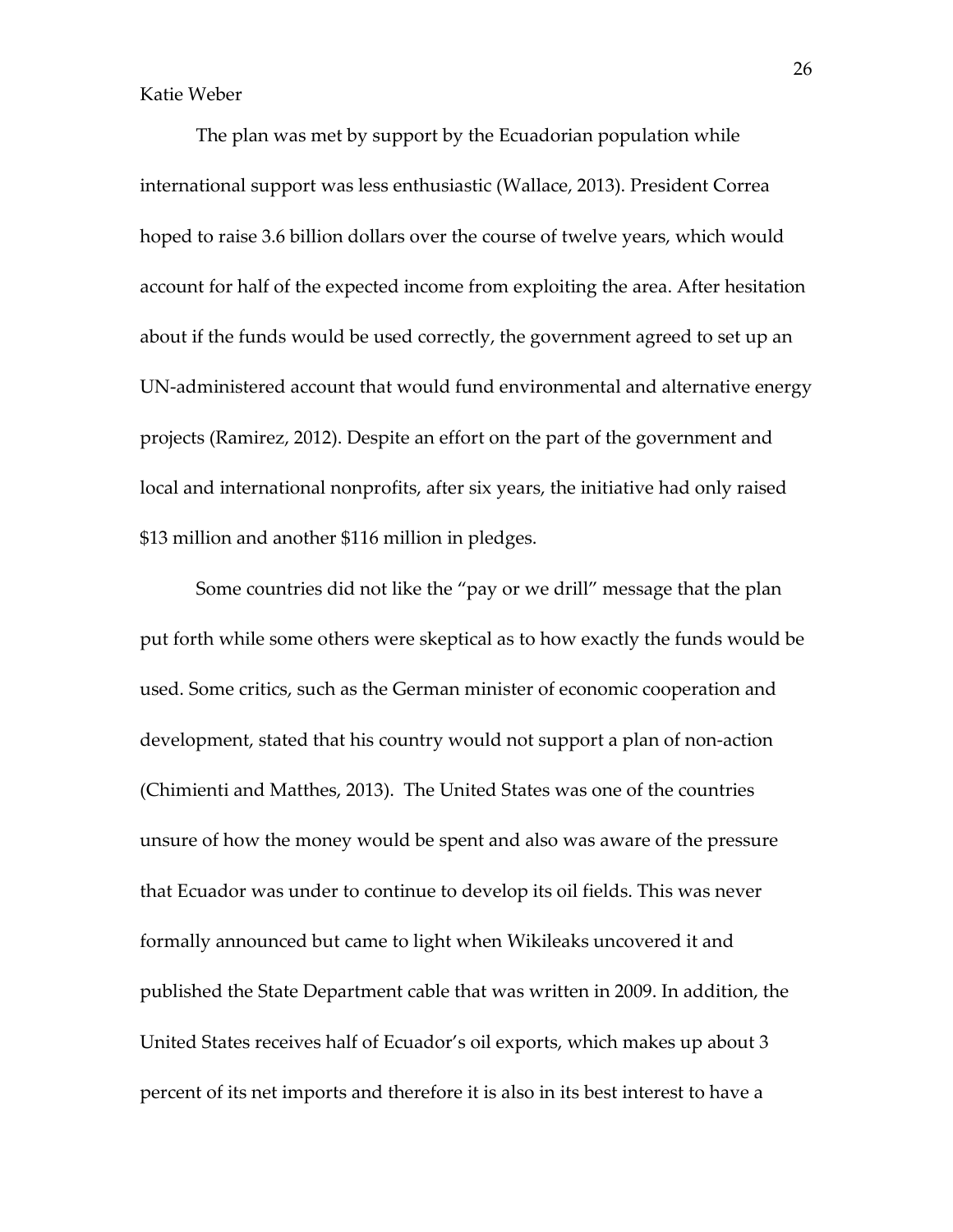continuous supply of oil coming from Ecuador (Plumer, 2013). These reasons, along with a lack of strong government support for the initiative in recent years, brought an end to what could have been Correa's chance to show the world he was as green and as concerned about human and environmental rights as he appeared during his campaign.

Instead, the innovative initiative came to an official end on August 15, 2013 when President Correa announced that due to only minimal of support from the global community the plan would no longer continue (Chimienti and Matthes, 2013). He said in a televised interview that the world had failed Ecuador and that "it was not charity that we sought from the international community, but co-responsibility in the face of climate change" (Plumer, 2013). Like Correa, the Environmental Minister, Lorena Tapia, blamed the international community for the initiative's failure, saying that the large countries that contaminate the most are prone to double discourse. They state at world forums that they will reduce contamination yet did little to support the Yasuní initiative ("Hay voluntad politica," 2013).

While the government was quick to point its finger at the rest of the world, many Ecuadorians think that Correa is instead to blame for giving up so easily on the proposal. Humberto Cholongo, the president of the Indigenous Nationalities Confederation (or CONAIE), called the lack of protection for the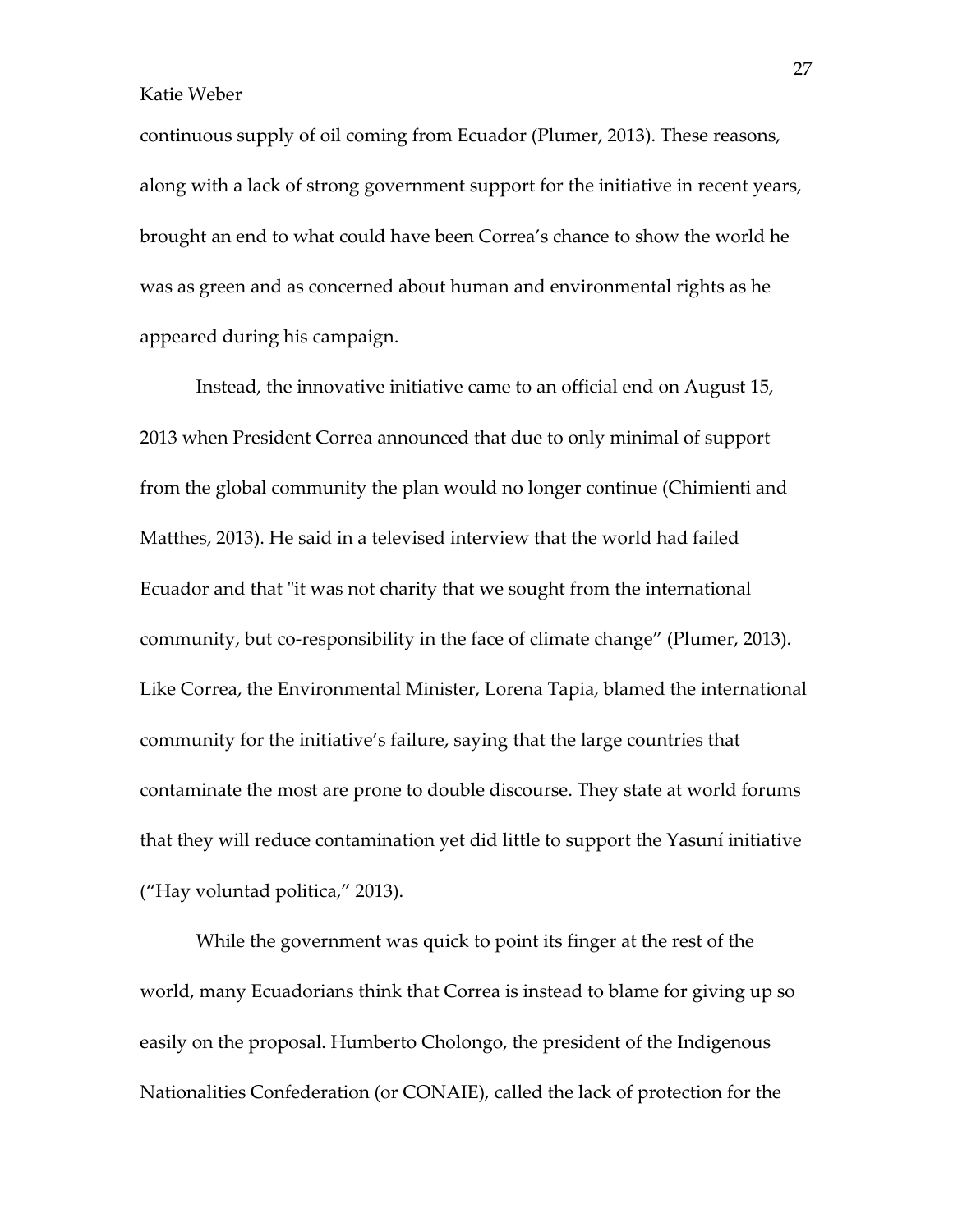park a government failure and called on Ecuadorians to "defend Yasuní and the indigenous people who call it home" (Rey Mallén, 2013). Economist and former Minister for Energy and Mining Alberto Acosta said that what was needed most was "coherent and consistent government action" on the part of the Correa administration in order for the protection of Yasuní to succeed and that "he should have stayed committed to the initiative" (Acosta, 2013). Patrick Alley, founder of a human rights and environmental organization agreed, saying that "it could have signaled a new way of thinking and it failed because global leadership isn't putting nearly enough thinking into this issue" (Bawden, 2013). Many Ecuadorian citizens obviously agree with Cholongo, Acosta and Alley because dozens gathered at the presidential palace in Quito the day after Correa's announcement to protest what they saw as the government's failure to not just protect one track of precious land, but also for what it means in the fight against global warming (Ibid).

Now that the initiative has come to an end, it is not surprising that the government has changed its tune a bit. The Environmental Minister has come forward assuring the public that the impact in Yasuní will be minimal and that the government will "use the best technology and the strictest control" (Rey Mallén, 2013). Assembly member Carlos Viteri says that the extraction of petroleum will actually be a benefit to the Amazonian communities because they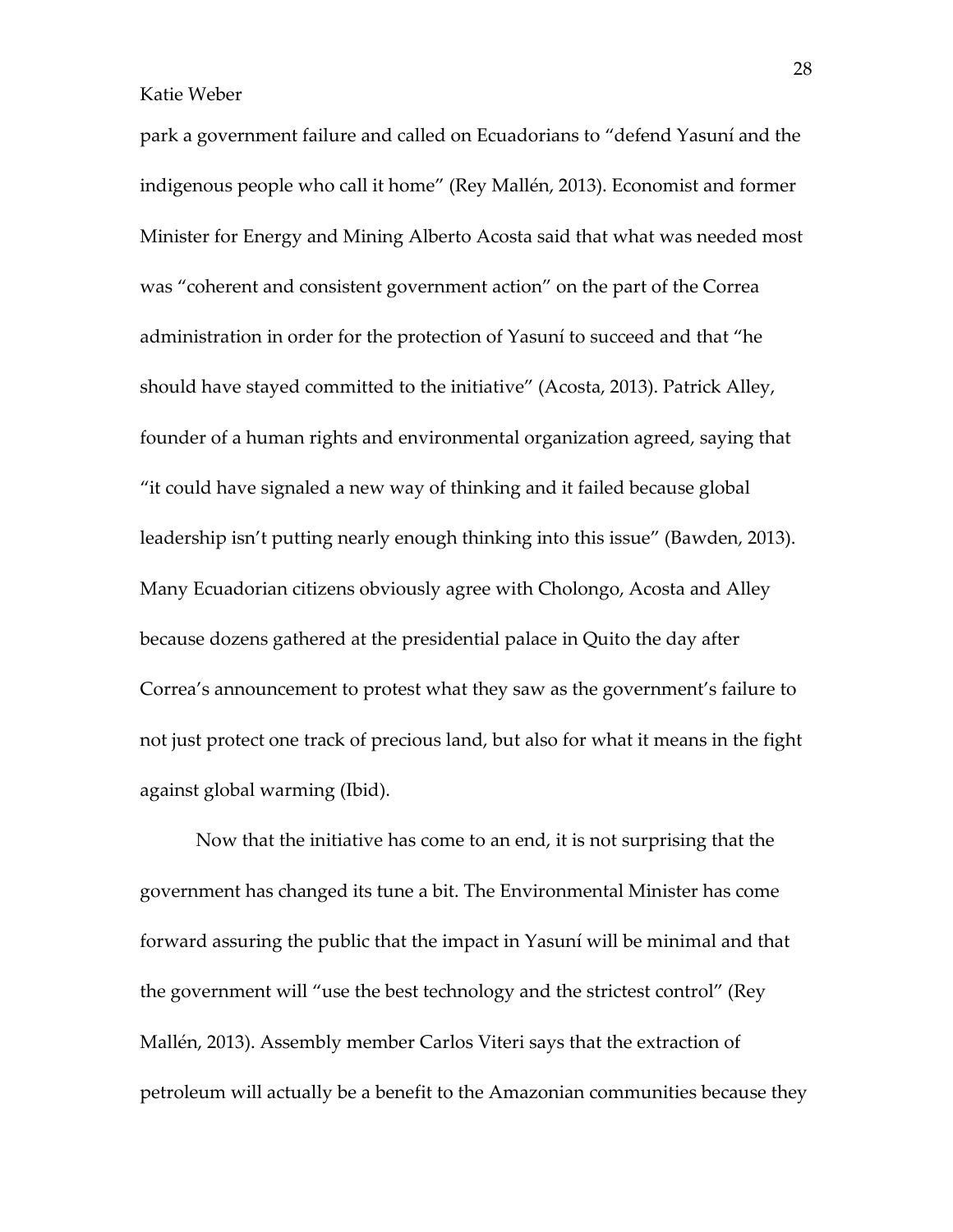will be the principal beneficiaries and therefore will have the resources necessary to build plumbing infrastructure and potable water plants. In addition to reducing poverty in the area, he added the government will "do justice" in the Amazon ("Hay voluntad politica," 2013). A sentiment that is not shared by the majority of indigenous people living in the Amazon based on their fight to protect their lands from extraction. President Correa claims that only a small fraction of the park will be affected and that "Ecuador simply will not continue to be a 'beggar sitting on a sack of gold' just because a few environmentalists are not willing to accept some 'minor sacrifices'" (Swing, 2014).

The political clash between the government and indigenous and environmental groups that are trying to keep drilling out of the ITT oil fields has been ongoing. Soon after the government announcement about the end of the Yasuní project, thousands of Ecuadorians took to the streets to show their opinion about the president's decision. While the majority were unhappy with the outcome, there was also a group that came out to support their leader. Police concerned about violence between the two groups, quickly separated them and there were no injuries (Cevallos, 2013). Protests have continued in the following months, though possibly without the initial fervor of the protests in August and September 2013.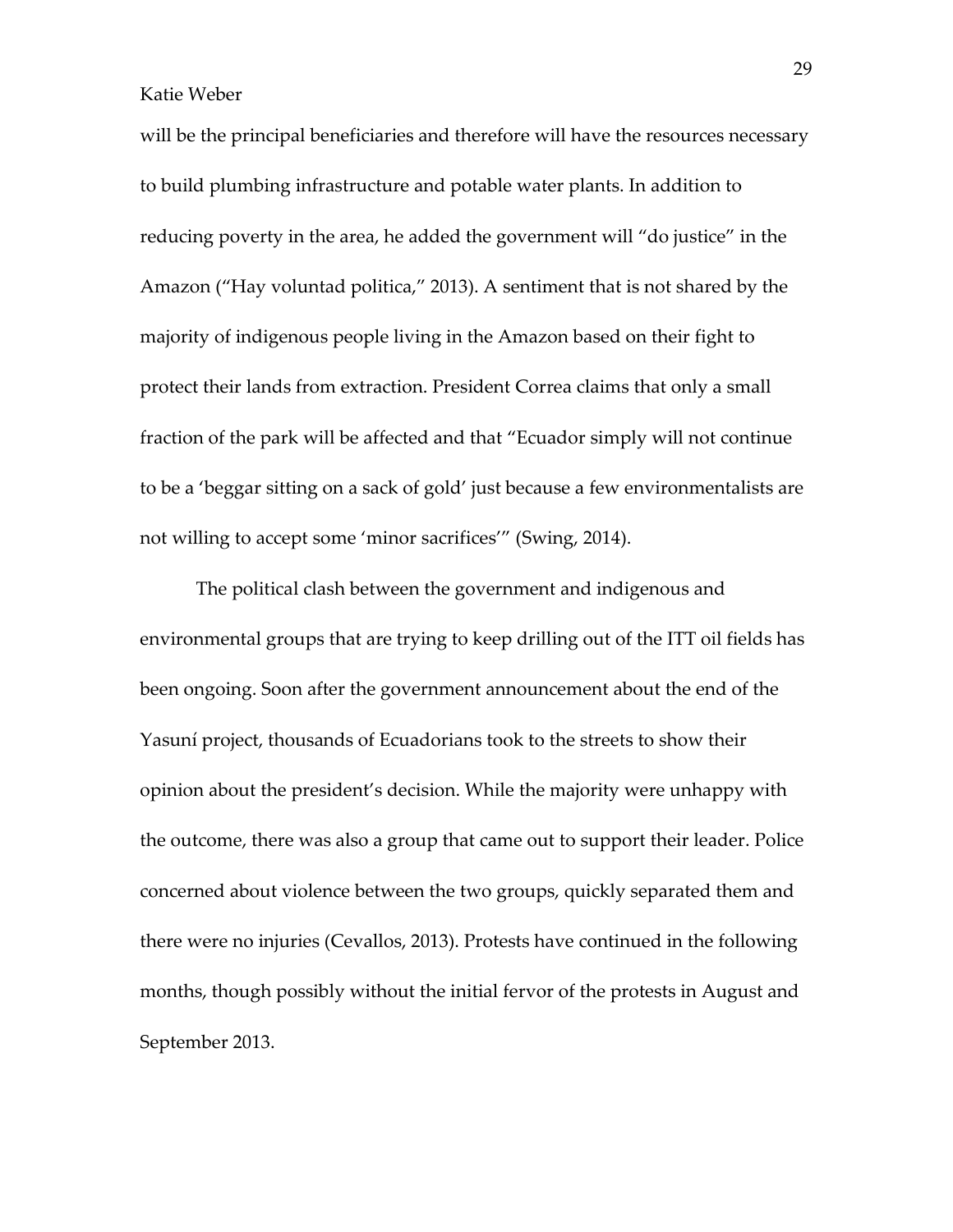Despite the fact that Yasuní is located in a national park and drilling is prohibited there, a majority vote by congress allows the government to get around their legislation and move forward with their plans to extract within a small section of the park. Under Ecuadorian law, the only way to reverse the decision is to hold a referendum. The president has said that a referendum is not necessary because the Ecuadorian people believe in him and his government and they know that he does what was best for the country (Rafael Correa, 2013).

Time, however, has proved otherwise as activists were able to collect more than the necessary 584,000 signatures needed by April 12, 2014 (Swing, 2014). On April 11, 2014, environmentalists announced that they had gathered a total of 727,947 signatures ("Ecuador faces vote," 2014). Those who signed were able to first see the following referendum question: "Do you agree that the Ecuadorean government should keep the crude in the ITT, known as block 43, underground indefinitely" (Swing, 2014)? Despite the fact that more than enough signatures have been turned in, they still need to be verified by the electoral authorities and then it will be up to the Constitutional Court to issue the referendum.

The group that gathered the signatures was a mix of environmentalists and indigenous groups that came together to form Yasunidos, a coalition that made the collecting of so many signatures possible. According to Yasunidos member Carla Espin, "[w]ith these signatures we are certain that the popular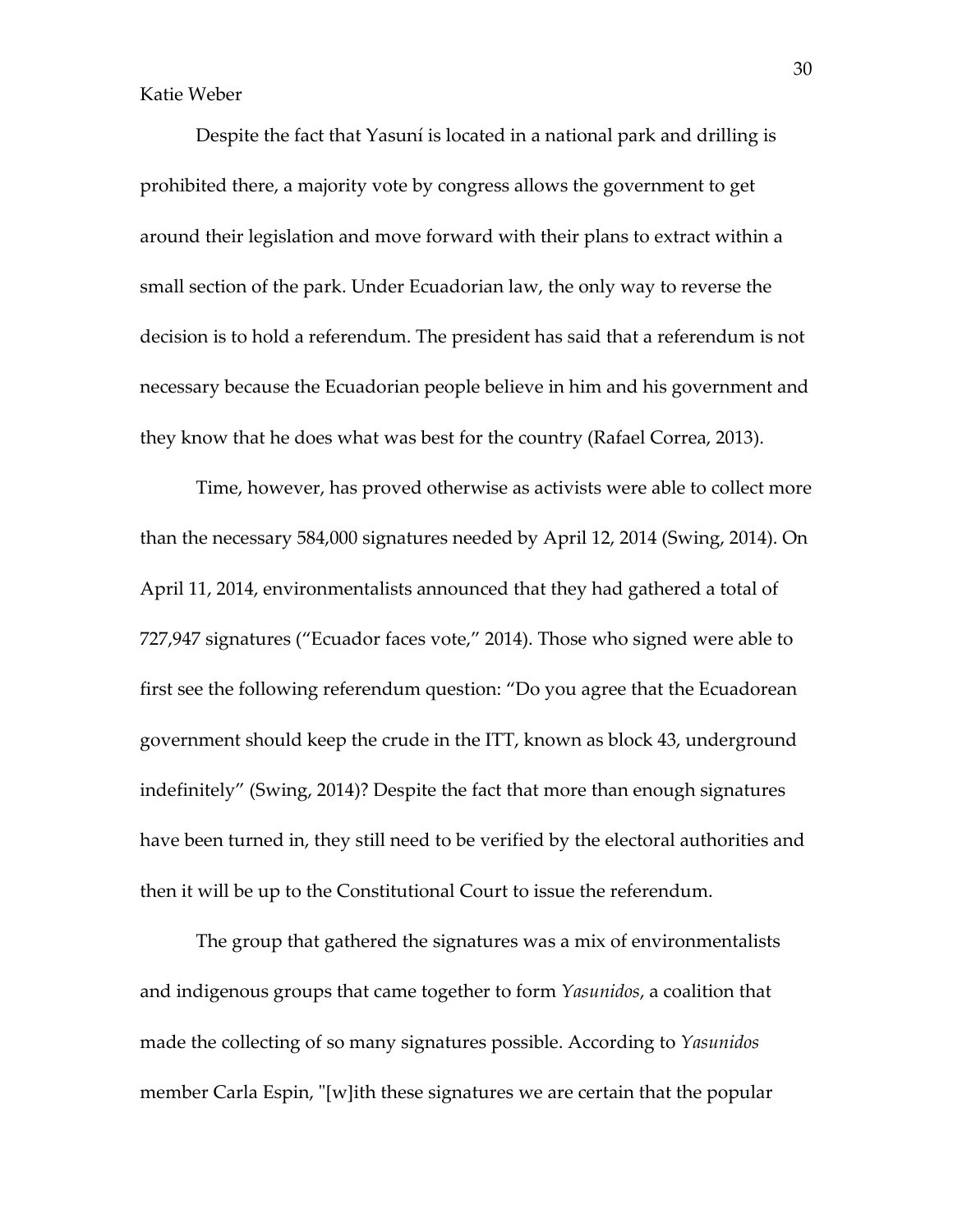consultation vote will go ahead" ("Ecuador faces vote," 2014). However, not everyone is so optimistic. President Correa has already said that he doubts that the support is there and even before the necessary signatures were collected, he had already commented that he expected 40 percent of them to not be legitimate (Swing, 2014). If electoral authorities find this to be the case then they will easily be able to throw out the petition and there will be no referendum.

The Yasuní case shows the interesting intersection between the state and social movements, both national and international. Private corporations were involved behind the scenes in drilling negotiations with the state, but their role in the media was minimal. The idea for the initiative was originally conceived by a group of environmentalists and activists even before Correa became a presidential candidate in 2006. Once elected, Correa quickly signed off on the plan and thus began the initiative. The political climate at that time was such with the Chevron-Texaco trial that it was in Correa's best interest to appear as an environmentalist. The initiative quickly gained popularity among the people and received a lot of international attention. It sought the help of foreign governments, NGO's and individuals alike. Some polls suggest that the support to protect the ITT block may be as high as 70 percent (Swing, 2014). It appears that while the Yasuní Initiative has been supported by activists and environmentalists from the beginning and more recently by the majority of the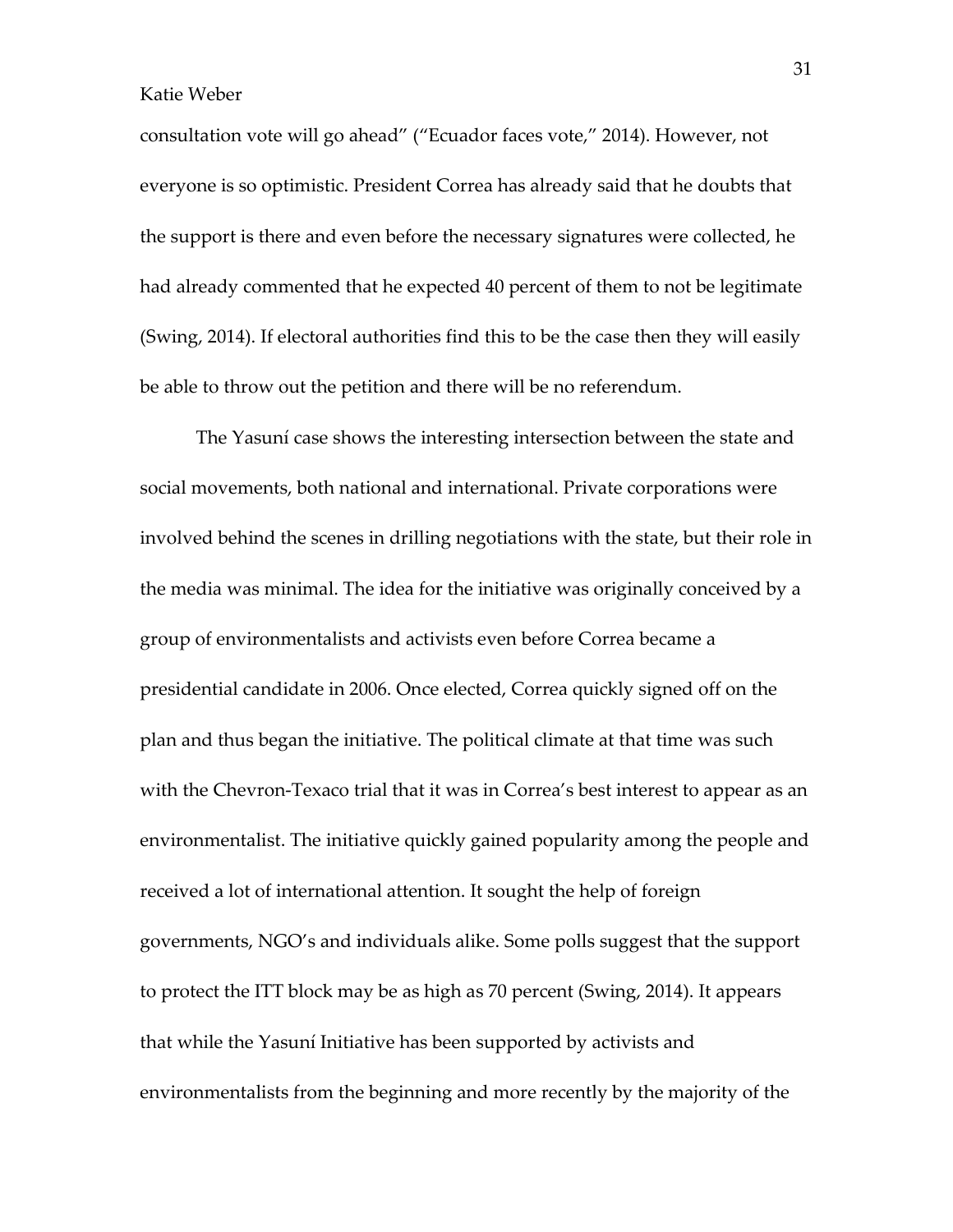general population, the support from the Ecuadorian government was fleeting and the project was shut down when the donations did not add up to their target goal.

The government claims that the drilling is necessary for Ecuador to continue its fight against poverty. According to Correa, the "real dilemma is this: do we protect 100% of the Yasuní and have no resources to meet the urgent needs of our people, or do we save 99% of it and have \$18bn to defeat poverty" ("Ecuador Scraps Plans," 2013). Advocates against Yasuní drilling, however, say that the government generated 51 billion dollars from drilling in the Amazon between 2007 and 2013 without managing to rid country of poverty. Therefore, they say, that another 18 billion, the expected profit if drilling occurs in the ITT block (more than the original expected amount), will not be enough to solve the poverty problem. Instead, more sustainable methods are needed and they suggest a 1.5% tax on the richest Ecuadorians, which they claim will generate over 20 billion dollars in the next 25 years (Yasunidos, 2014).

Correa argues the necessity of drilling in order to defeat poverty and while this is a noble goal, he pays little attention as to how the indigenous living in the park will be affected. Should they be asked to sacrifice their livelihood in order to help Ecuadorians in other parts of the country? Despite government assurances that disruption will be minimal, environmentalists are hesitant about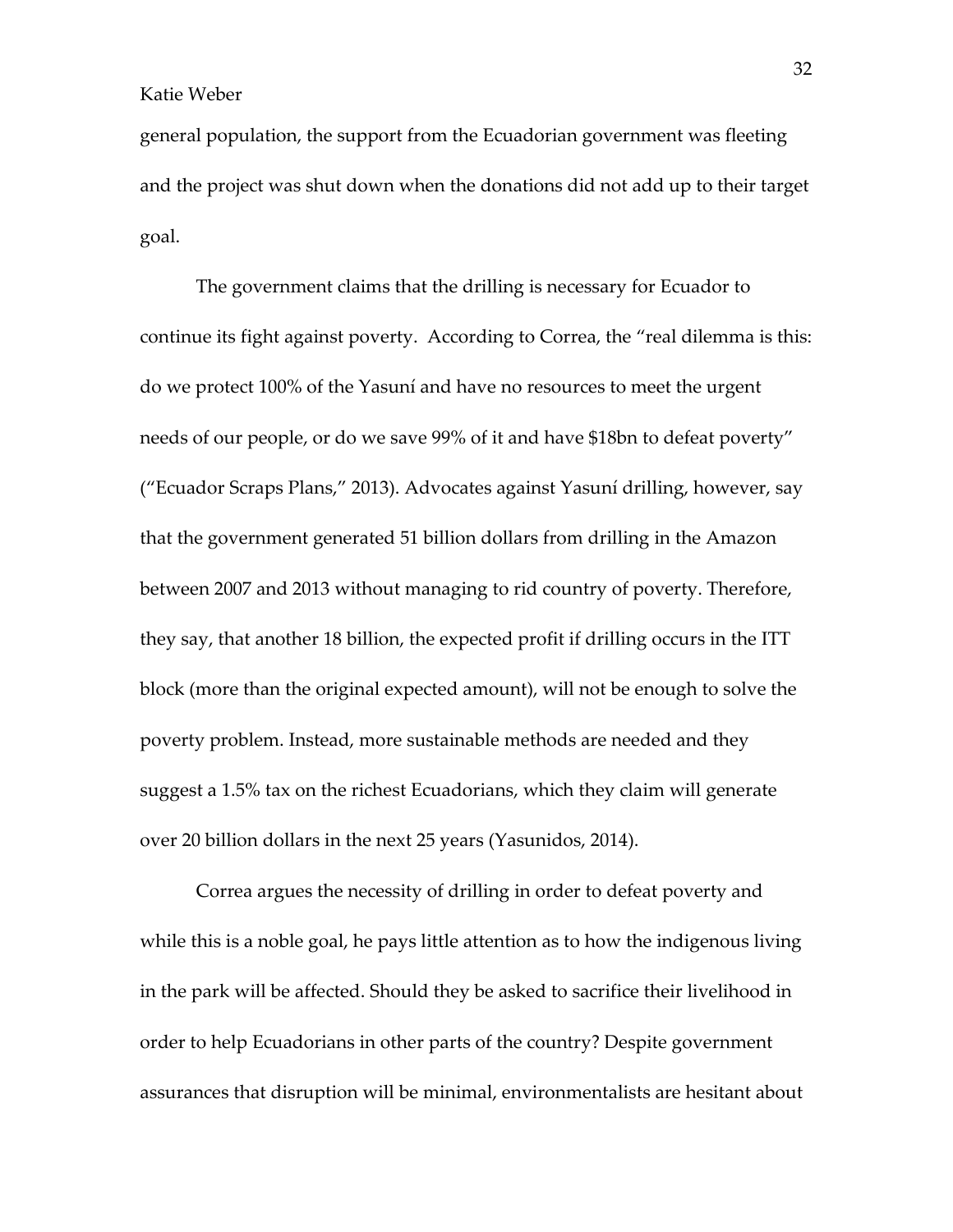if this will be the case based on the history that the country has had with oil companies. In addition, there are consequences that the government is either unaware of or more likely, unwilling to admit. One such example I was surprised to learn during an interview with a professor of political science at the private university in Loja. Dr. Rodrigo Cisneros pulled up an image of an access road built close to the Yasuní Park and stated that the indigenous tribe living nearby will not cross the road. Of course they physically could as it is a small road, but the important fact is that they choose not to and so the roads being built to transport the oil and equipment has a greater impact on them and their ability to hunt than most people imagine.

It is still unclear what the Yasuní ITT outcome will be; will the environmental social movements get their referendum and if so will the majority of Ecuadorians vote to keep the oil underground as is projected? Or, will the government throw out the case and go ahead with their plan to drill? While the people have done their best to protect Yasuní, the ultimate decision now lies in the hands of the government.

### **CONCLUSION**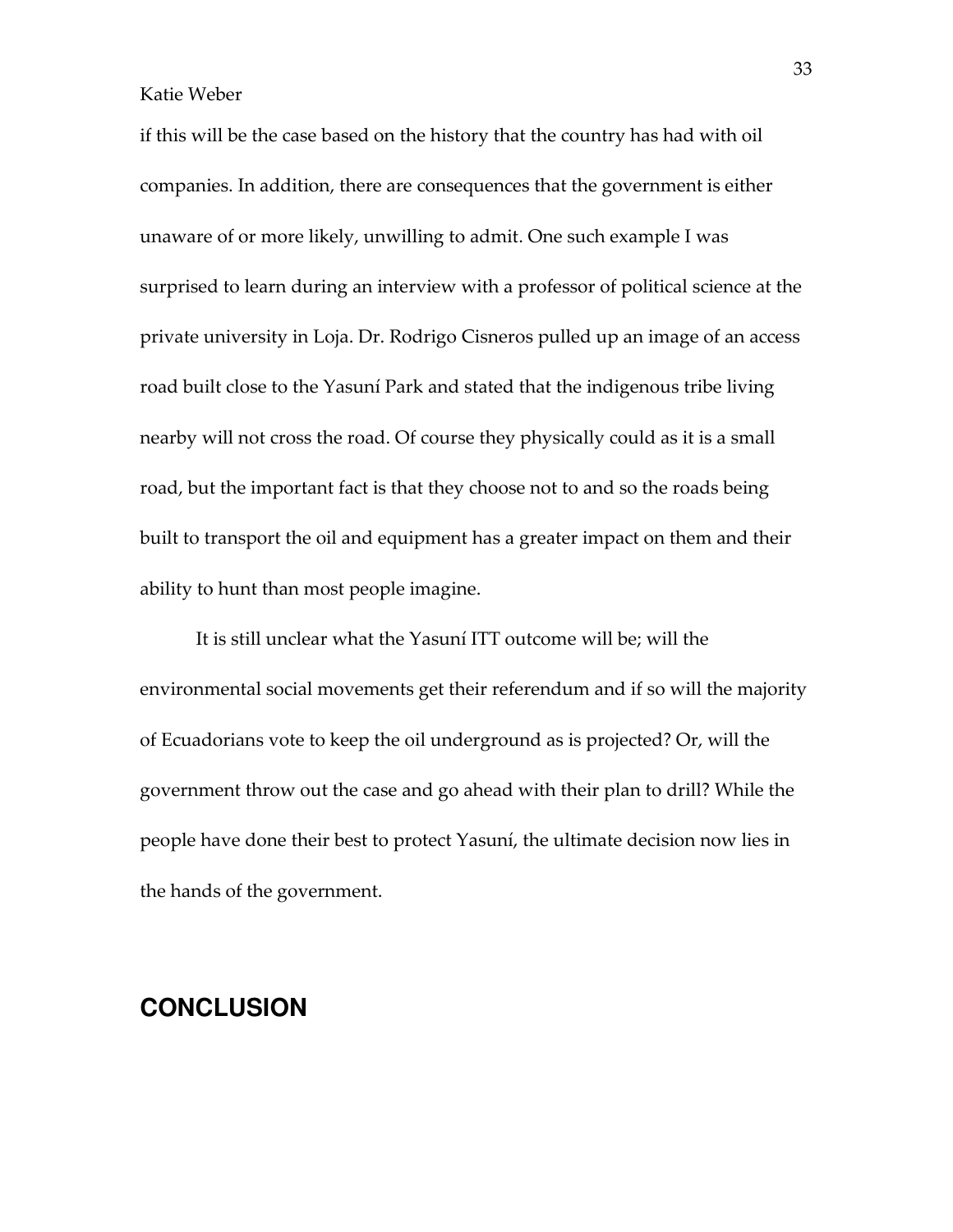The cases of Alamor, Chevron and Yasuní-ITT have taught us just how complex environmental politics are in Ecuador and how diverse the realities are in different parts of the country. The transitional zone where Alamor is located and the Amazon region where Yasuní National Park is face distinct challenges based on their ways of life and natural resources. The oil-rich Amazon has been a target of corporations such as Chevron that have with government consent pillaged large tracts of territory in an effort to maximize profit. It is because this that indigenous groups have participated in social movements to fight for their land. In Alamor, on the other hand, where the environmental situation is not as grave, the people have not come together to form movements and instead rely on the local government to be responsible for the environmental wellbeing of the community.

While Ecuador may be a small country, it is clear that its environmental decisions have captured the attention of the world and its future decisions will likely impact other countries far and wide. If Ecuador fails to protect its natural resources, there will be consequences for the world and not just Ecuadorians. According to Bass et al. "[i]f the world's most diverse forests cannot be protected in Yasuní, it seems unlikely that they can be protected anywhere else" (2010, p. 16). And while bleak, this is likely the case.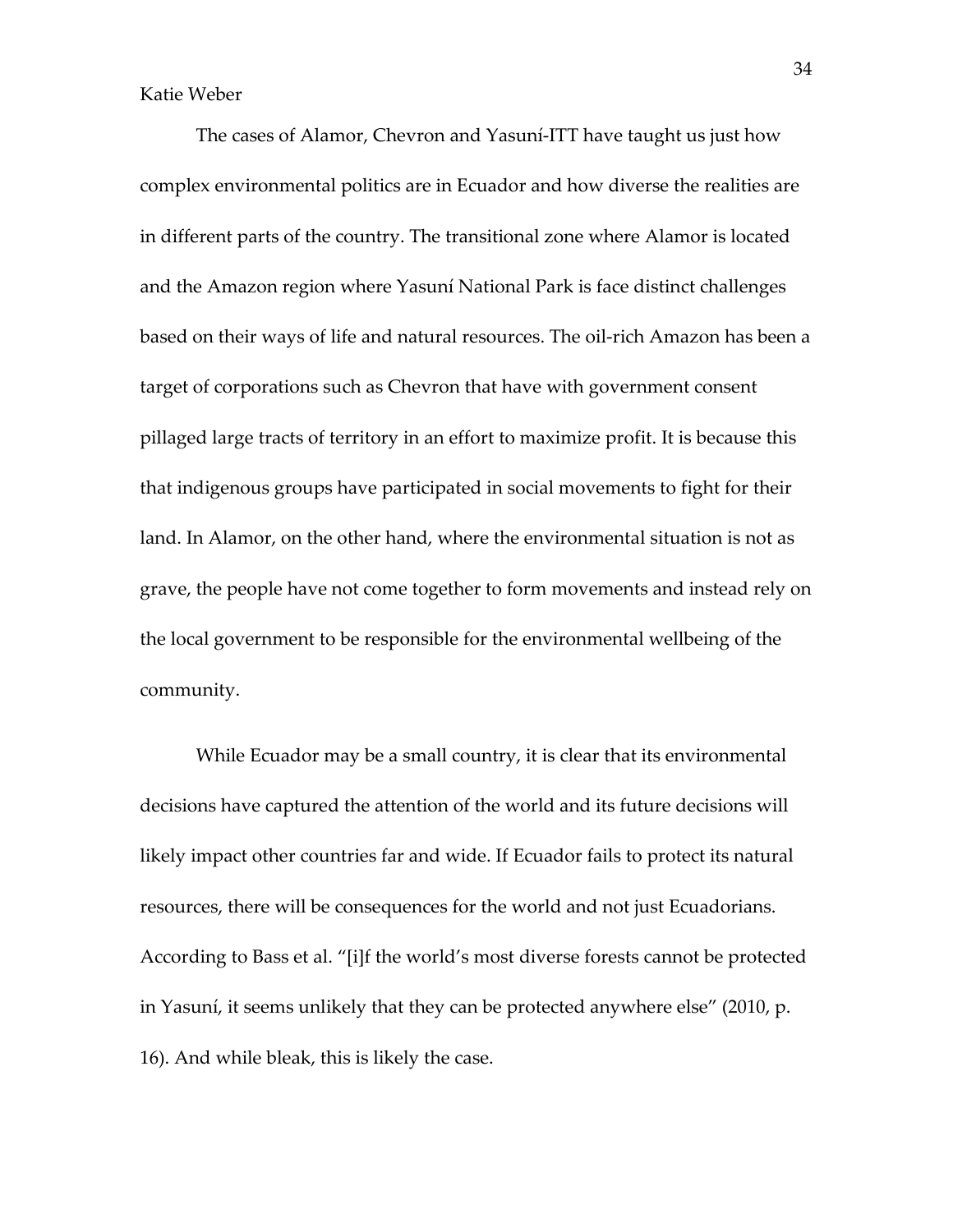For true change to happen, Ecuador needs to step up to the challenge and stop the internal blame game for its environmental failures. The government blames the corporations for their lack of environmental standards yet continues its plans to drill; it blames the international community for not supporting the Yasuní Initiative, activist groups for causing trouble, as well as the informal sector for doing environmental damage without obtaining the necessary permits.

Corporations, such as Chevron, for their part claim innocence and blame the corrupt Ecuadorian legal system for trying to extort billions of dollars from their company (Acosta, 2011). At the same time, social movements and individuals that make up the informal sector, blame the government for giving up too easily on the Yasuní Initiative and for not doing more to preserve one of the most biodiverse places on the planet. In order for Ecuador to continue to be considered a progressive country on the environmental front, the state, social movements, corporations, and the informal sector need to work together instead of against each other so that in the future each Ecuadorian can indeed have sumak kawsay or "the good life."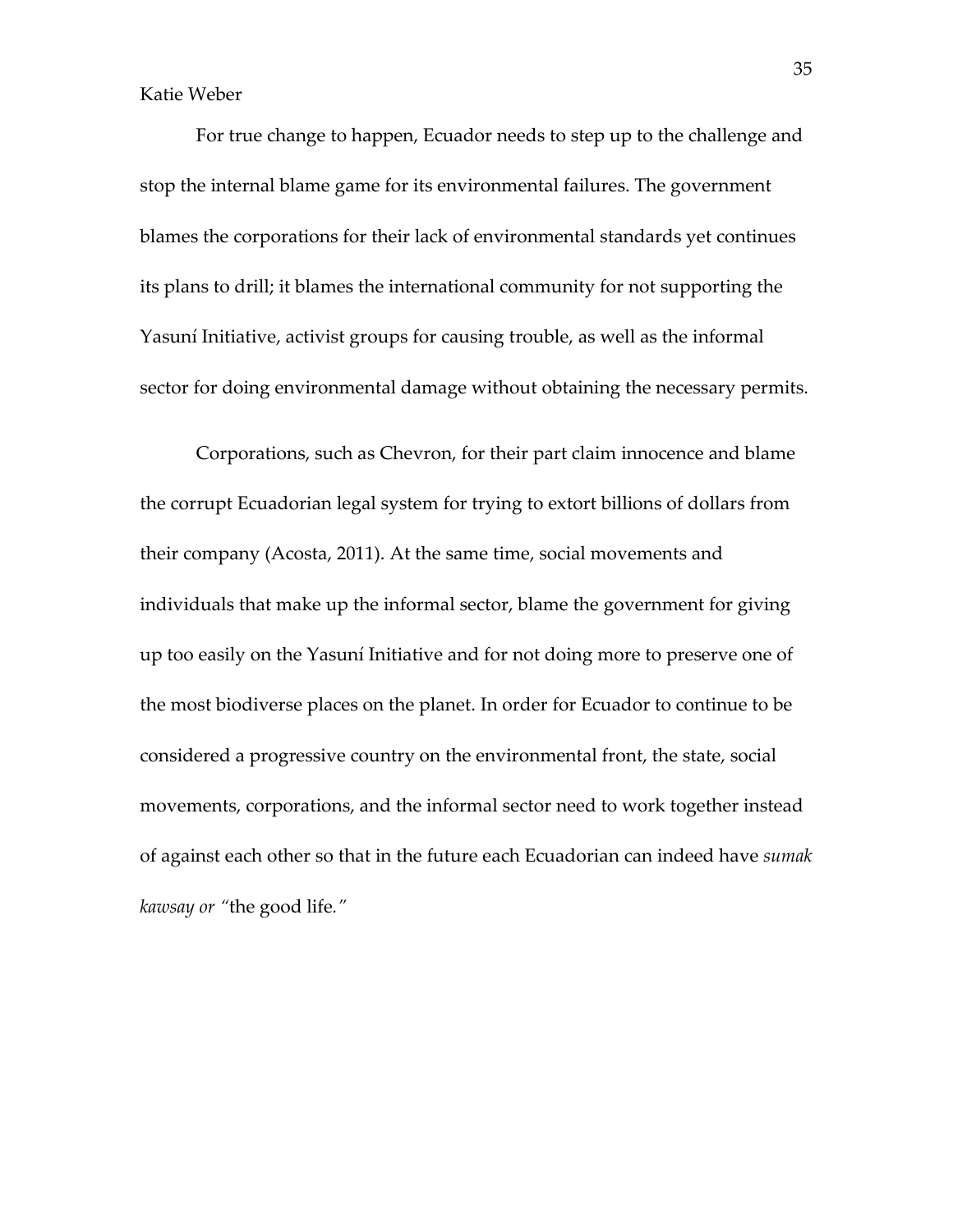### **REFERENCES**

- Acosta, Alberto. (2011). The Chevron-Texaco Judgment: A Triumph of Humanity. NACLA Report On The Americas, 44(2), 5-6.
- Acosta, Alberto ."Why Ecuador's president has failed the country over Yasuní-ITT," The Guardian, http://www.theguardian.com/globaldevelopment/2013/sep/04/ecuador-president-failed-country-yasuni-itt (Accessed October 4, 2013)
- Armitage Derek Rob de Loë, and Ryan Plummer. (2012). Environmental governance and its implications for conservation practice. Conservation Letters, 5(4), 245-255.
- Arnold, Denis G. (2003). Libertarian Theories of the Corporation and Global Capitalism. Journal of Business Ethics, 48(2), 155-173.
- Bäckstrand, Karin. (2010). Environmental politics and deliberative democracy: examining the promise of new modes of governance. Northampton, Mass.: Edward Elgar Pub.
- Bass, MS, Finer M, Jenkins CN, Kreft H, Cisneros-Heredia DF, et al. (2010). Global Conservation Significance of Ecuador's Yasuní Park. PLoS ONE, 5(1), 1-18.
- Bawden, Tom. "The world has failed us: Ecuador ditches plan to save Amazon from oil drilling," The Independent, http://www.independent.co.uk/news/world/americas/the-world-has-failedus-ecuador-ditches-plan-to-save-amazon-from-oil-drilling-8771506.html (Accessed April 14, 2014)
- Beahm, A. (2011). The Slippery Slope of Tourism and Oil in Amazon: The Story of Tena, Ecuador. Focus on Geography, 54(2), 70-74.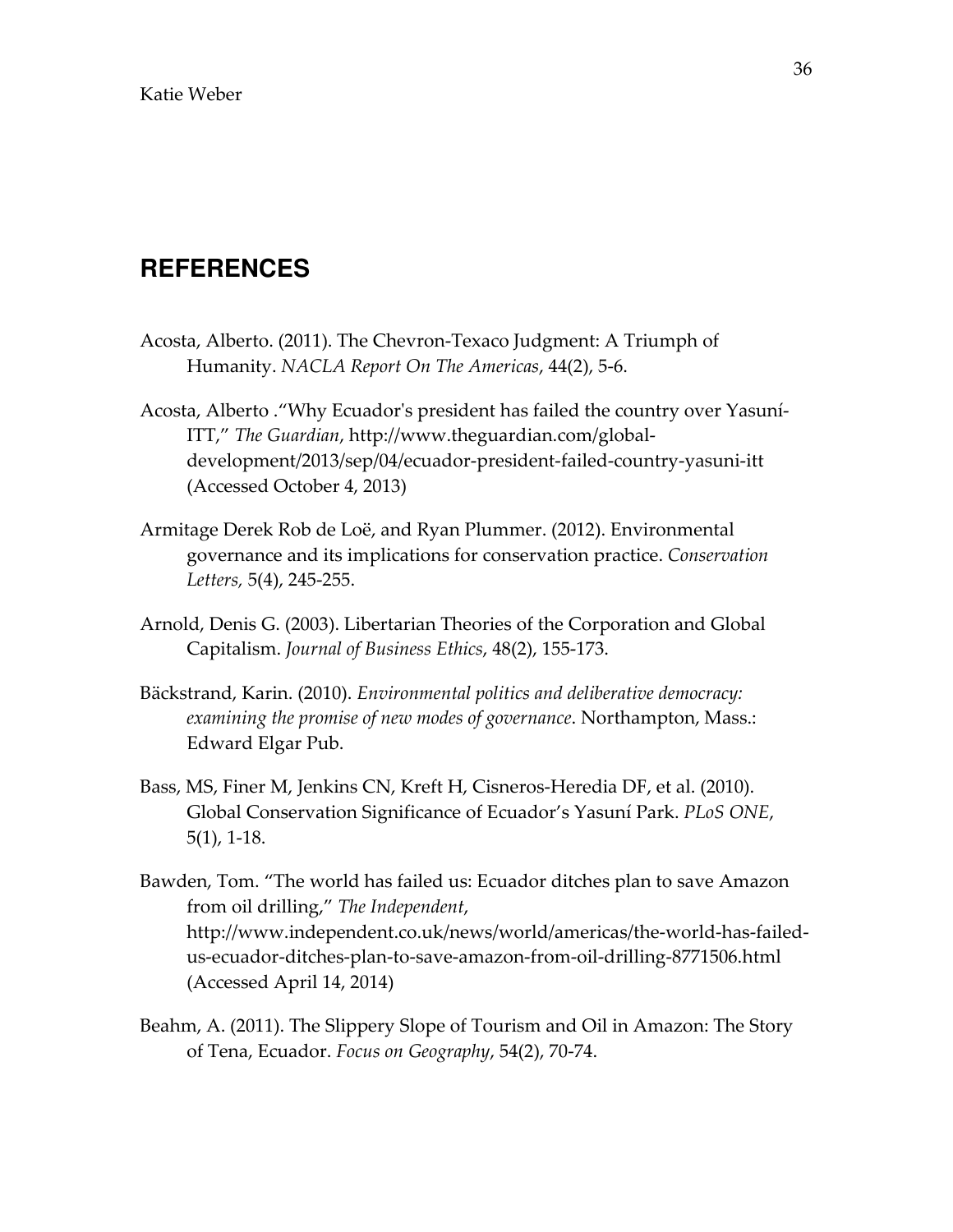- Bernal, Angélica M. (2011). Power, Powerlessness and Petroleum: Indigenous Environmental Claims and the Limits of Transnational Law. New Political Science, 33(2), 145-167.
- Cajililma, Victor. "Puyango obtuvo tercer puesto en concurso de mejores practicas locales," http://www.puyango.gob.ec/index.php/noticias/90 puyango-obtuvo-tercer-puesto-en-concurso-de-mejores-practicas-locales (Accessed March 25, 2014)
- "CELDF in Otavalo, Ecuador for a Rights of Nature conference." (2014). http://celdf.org/celdf-in-octavalo-ecuador-for-a-rights-of-nature-conference (Accessed March 20, 2014)
- Celleri, María. (2014). "The Global Impact of the Yasuni ITT Initiative," Conjucture, http://conjuncturemagazine.org/tag/yasuni/ (Accessed April 24, 2014)
- Central Intelligence Agency. The World Factbook: Ecuador. Retrieved from https://www.cia.gov/library/publications/the-world-factbook/geos/ec.html (Accessed March 20, 2014)
- Cevallos, Juan. (2013). "Estalla protesta en la calle por el Yasuní," La República, http://www.larepublica.ec/blog/economia/2013/08/15/estalla-protesta-en-lacalle-por-el-yasuni/ (Accessed April 17, 2014)
- Chimienti, Adam and Matthes, Sebastian. (2013). Ecuador: Extractivism for the Twenty-First Century? NACLA Report on the Americas, 46(4), 59-61.
- Cobeta Perez, Belen. (2011). Consideraciones económicas sobre la Propuesta Yasuní-ITT. Ph.D. Thesis. Universidad Jaume I de Castellón: Spain.
- Consejo Nacional de Planificación [Ecuador], (2009). Plan Nacional de Desarrollo 2009–2013. SENPLADES. Quito.
- Davis, T. (2008). Breaking Ground Without Lifting a Shovel: Ecuador's Plan to Leave its Oil in the Ground. Houston Journal of International Law, 30(2), 243- 258.
- Davidsen, Conny and Kiff, Laura. (2013). Global Carbon-and-Conservation Models, Global Eco-States? Ecuador's Yasuní-ITT Initiative and Governance Implications. Journal of International & Global Studies,  $4(2)$ , 1-19.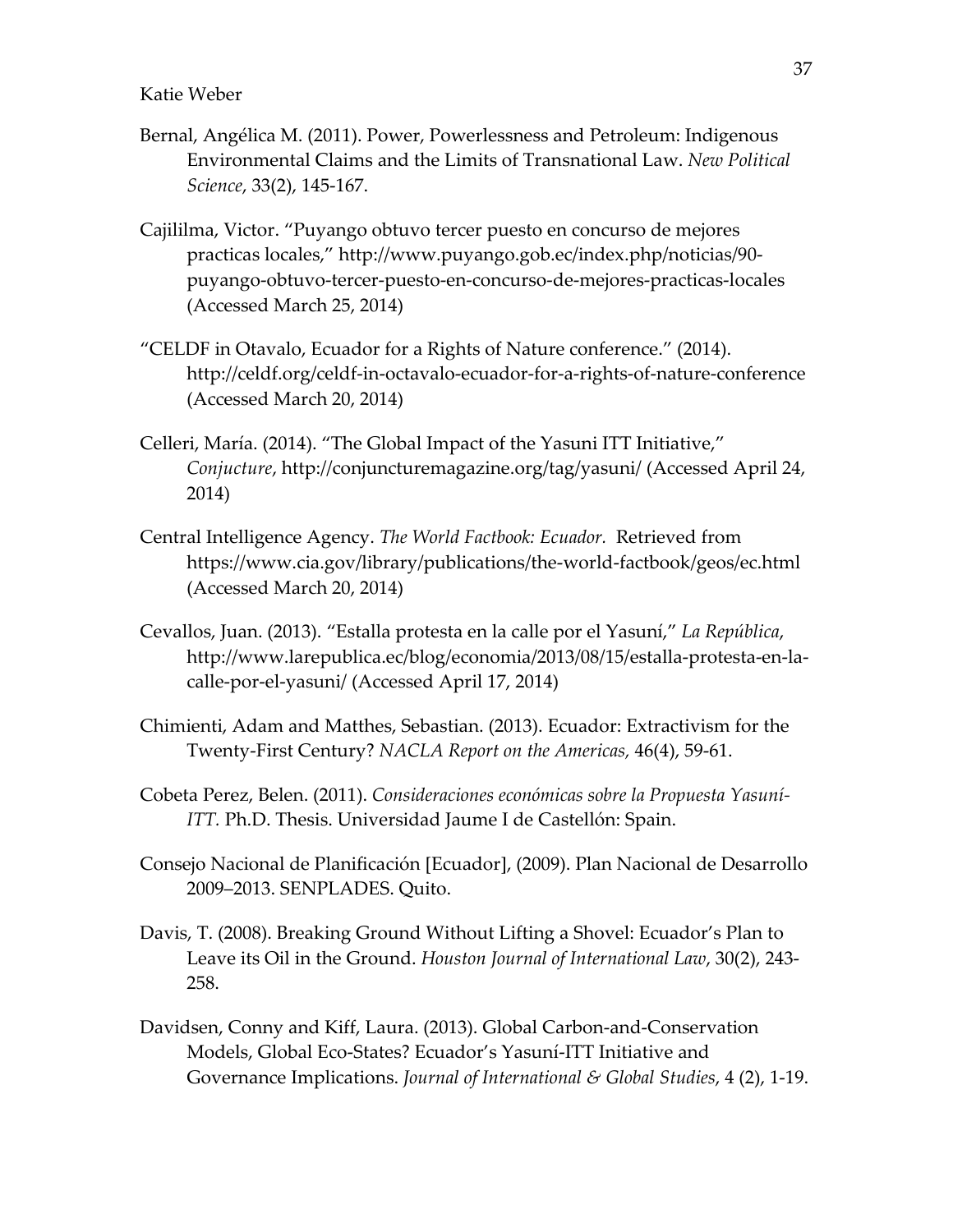- "Ecuador faces vote on Yasuni park oil drilling in Amazon," BBC News, http://www.bbc.com/news/world-latin-america-26980524 (Accessed April 11, 2014)
- "Ecuador Scraps Plans To Stop Amazon Drilling." (2013). TCE: The Chemical Engineer (868), 22. Academic Search Complete. (Accessed April 15, 2014)
- Edelman, Marc. (2009). Peasant-farmer movements, third world peoples, and the Seattle protests against the World Trade Organization, 1999. Dialectical Anthropology, 33(2), 109-128.
- "En Ecuador la naturaleza tiene derechos constitucionales propios," Paraguay.com, http://www.paraguay.com/internacionales/en-ecuador-lanaturaleza-tiene-derechos-constitucionales-propios-88025 (Accessed March 3, 2014)
- Forbes, B.C., Bölter, M., Müller-Wille, L. et al., editors. (2006). Reindeer management in northernmost Europe: linking practical and scientific knowledge in social-ecological systems. Ecological studies 184.
- Giler, Patricia. (2014). "Ecuador no ira a la CIDH, Patino," CRE Satilital, http://www.cre.com.ec/noticia/52427/ecuador-no-ira-a-la-cidh-patino/ (Accessed April 11, 2014)
- Goldstone, Jack A. (2010). From Structure to Agency to Process: The Evolution of Charles Tilly's Theories of Social Action as Reflected in His Analyses of Contentious Politics. The American Sociologist. 41(4), 358-367.
- "Government of Ecuador Shuts Down Fundación Pachamama" (2013). http://www.pachamama.org/news/government-of-ecuador-shuts-downfundacion-pachamama (Accessed March 3, 2014)
- Haas, Peter. (2004). "Addressing the global governance deficit," Global Environmental Politics, 4(4), 1-15.
- Hadden-Leggett. (2013). "Ecuadorean Government Shuts Down Fundación Pachamama," Panoramas, http://www.panoramas.pitt.edu/content/ecuadorean-government-shutsdown-fundaci%C3%B3n-pachamama (Accessed April 21, 2014)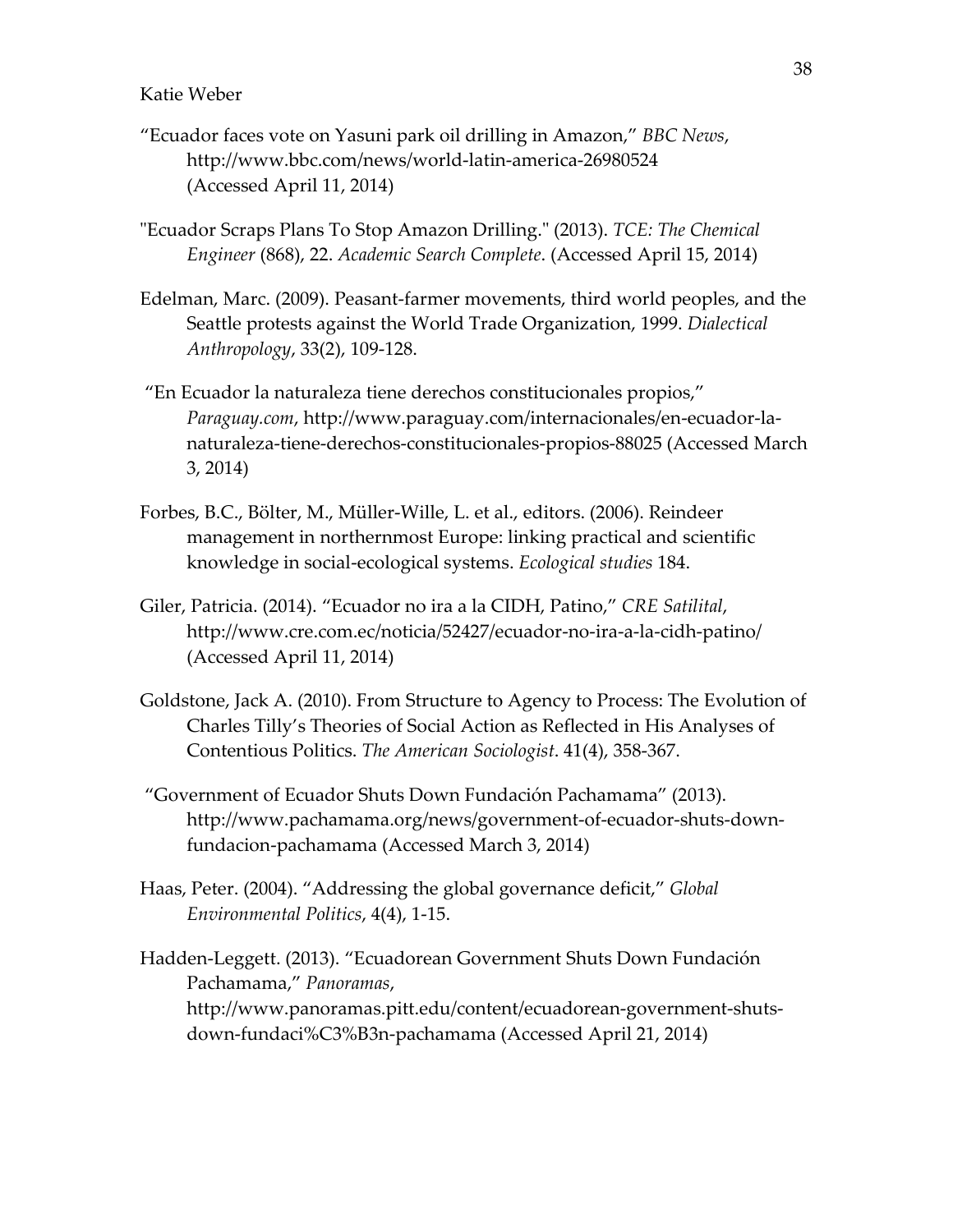- "Hay voluntad politica para defender los recursos naturales," El Ciudadano, http://www.elciudadano.gob.ec/hay-voluntad-politica-para-defender-losrecursos-naturales/ (Accessed October 4, 2013)
- Hirschman, Albert O. (1983). The principle of conservation and mutation of social energy. Grassroots Development, 7(2), 3-9
- Holly, Chris. (2007). "Ecuador to Forgo Oil in Stunning Climate Proposal," Energy Daily,,http://www.theenergydaily.com/climate/edclimatestories.html#10092 007 (Accessed April 10, 2014)
- Huntington, Samuel P. (1968). Political order in changing societies. New Haven: Yale University Press.
- Hurtig, Anna-Karin and San Sabastian, Miguel. (2002). Geographical differences in cancer incidence in the Amazon basin of Ecuador in relation to residence near oil fields. The international Journal of Epidemiology, 31 (5) 10, 1021-1027.
- Kendall, Clare. (2008) "A new law of nature," The Guardian, http://www.theguardian.com/environment/2008/sep/24/equador.conservati on (Accessed April 19, 2014)
- Kütting, Gabriella. (2004). Globalization and the Environment: Moving Beyond Neoliberal Institutionalism. International Journal of Peace Studies, 9(1), 29-46.
- Larrea, Carlos, et al. (2009) Yasuní-ITT Initiative: A Big Idea from a Small Country, http://www.yasuniitt.gov.ec/download/Yasuni\_ITT\_Initiative1009.pdf (no longer available).
- "Map of Loja Province." http://interloja.blogspot.com/(Accessed May 2, 2014)
- Martin, P. (2011). Global Governance from the Amazon: Leaving Oil Underground in Yasuní National Park, Ecuador. Global Environmental Politics, 11(4), 22-39.
- Mead, Lisa. (2014). "Report from the Centre of the Earth" http://therightsofnature.org/category/ecuador/ (Accessed April 10, 2014)
- "NGOs support the Coalition's declaration against the closure of Fundación Pachamama," http://cejil.org/en/comunicados/ngos-support-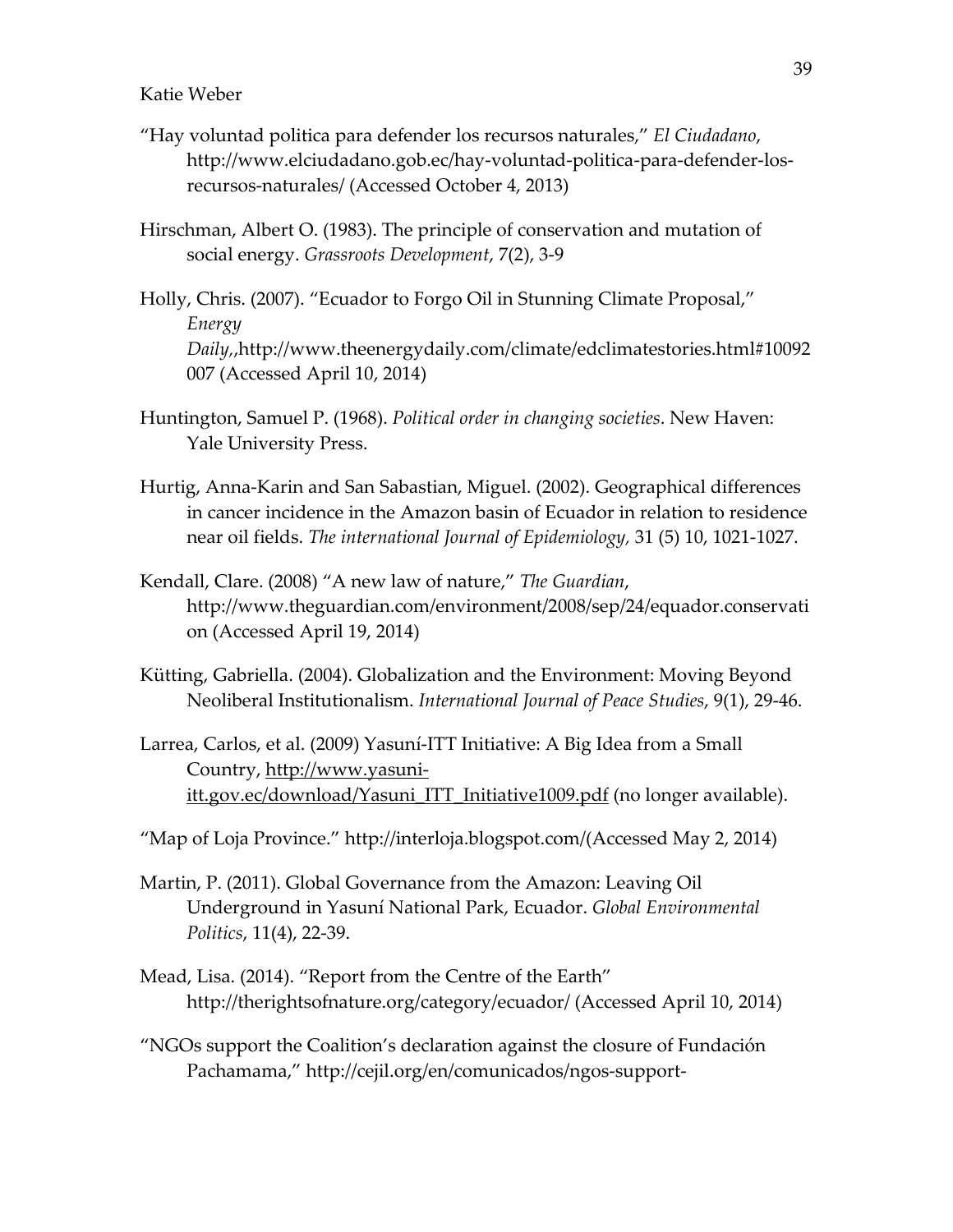coalition%E2%80%99s-declaration-against-closure-fundacion-pachamama (Accessed April 23, 2014)

Plumer, Brad. "Ecuador asked the world to it not to drill for oil. The world said no,"

http://www.washingtonpost.com/blogs/wonkblog/wp/2013/08/16/ecuadorasked-the-world-to-pay-it-not-to-drill-for-oil-the-world-said-no/ (Accessed April 14, 2014).

- Radcliffe, Sarah A. (2012). Development For A Postneoliberal Era? Sumak Kawsay, Living Well And The Limits To Decolonisation In Ecuador. Geoforum, (43), 240-249.
- "Rafael Correa: 'Sabemos que el pueblo ecuatoriano nos respaldara en las urnas,'" El Ciudadano, http://www.presidencia.gob.ec/rafael-correasabemos-que-el-pueblo-ecuatoriano-nos-respaldara-en-las-urnas/ (Accessed October 4, 2013)
- Ramirez, Sierra. (2012). "Yasuni-ITT Trust Fund Update" http://www.coha.org/yasuni-itt-trust-fund-update/ (Accessed April 14, 62014)
- Rawe, Sophie. "Ecuador: National Plan Against Poverty and Inequality Approved," http://www.argentinaindependent.com/currentaffairs/newsfromlatinameri ca/ecuador-national-plan-against-poverty-and-inequality-approved/ (Accessed April 19, 2014)
- Rey Mallén, Patricia. (2013). "Protests in Ecuador Against President Rafael Correa's Decision to Open Yasuni National Park to Oil Exploitation," International Business Times. http://www.ibtimes.com/protests-ecuadoragainst-president-rafael-correas-decision-open-yasuni-national-park-oil-1393009 (Accessed April 17, 2014)
- Swing, Kelly. "Oil Vote Deadline Looms for Ecuador's Yasuni National Park," Environment News Service, http://ens-newswire.com/2014/04/08/oil-votedeadline-looms-for-ecuadors-yasuni-national-park/ (Accessed April 11, 2014)
- Tarrow, Sidney G. (2011). Power in movement: social movements and contentious politics. Cambridge; New York: Cambridge University Press.